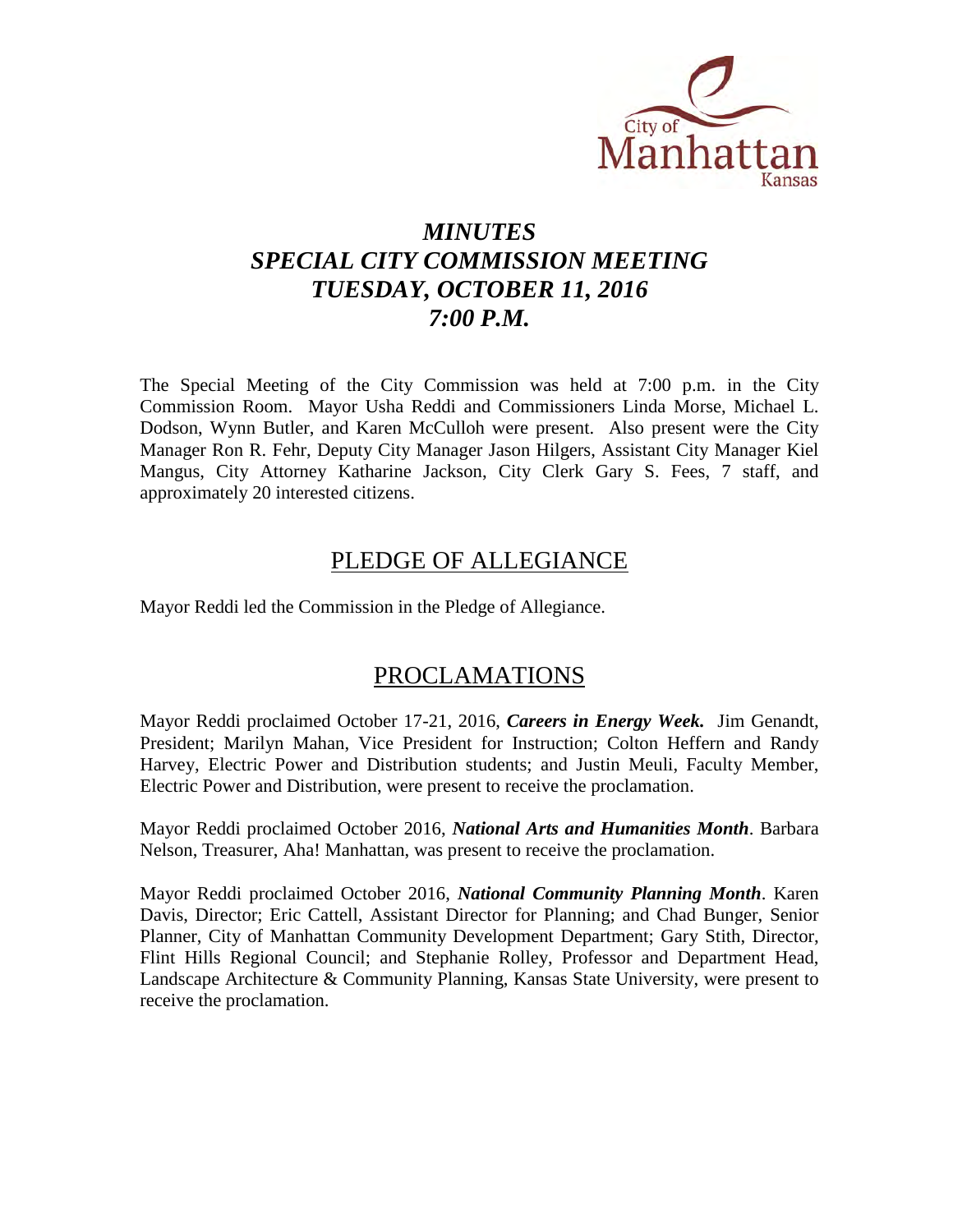# PUBLIC COMMENTS

Mayor Reddi opened the public comments.

Hearing no comments, Mayor Reddi closed the public comments.

# COMMISSIONER COMMENTS

Commissioner McCulloh informed the community that she and Captain Josh Kyle were on a panel at the recent Kansas League of Municipalities Conference. She also discussed the Kansas Humanities Council and the need for the State to fund the Kansas Arts Council and realize the significance that arts and humanities bring to our communities.

Commissioner Butler stated that the City and Riley County Commissioners will be appointing people to serve on the Riley County Law Board beginning next year. He highlighted the positions of those serving on the Law Board and encouraged citizens and Citizen Advisory Board members to the Law Board interested in serving on the Law Board to fill out an interest form on the City of Manhattan website or contact the Riley County Commission within the next few weeks.

Mayor Reddi said that more applicants for City boards and committees are needed and encouraged those interested to apply on the City's website. She highlighted the recent Association of the United States Army (AUSA) Conference and meetings with legislative staff representatives and sessions attended at the League of Kansas Municipalities Conference. She provided the election date, the upcoming deadline to register to vote, and referenced the Riley County Election website for additional information. Finally, she discussed the online survey to provide feedback on pedestrian trails in the community.

Eddie Eastes, Director of Parks and Recreation, provided additional information regarding the online survey available and highlighted the phone interviews and focus groups that would be occurring regarding pedestrian trails.

Scott French, Director of Fire Services, encouraged the community to join the Fire Department personnel at the Headquarters Fire Station on Sunday, October 16, 2016, for their annual open house.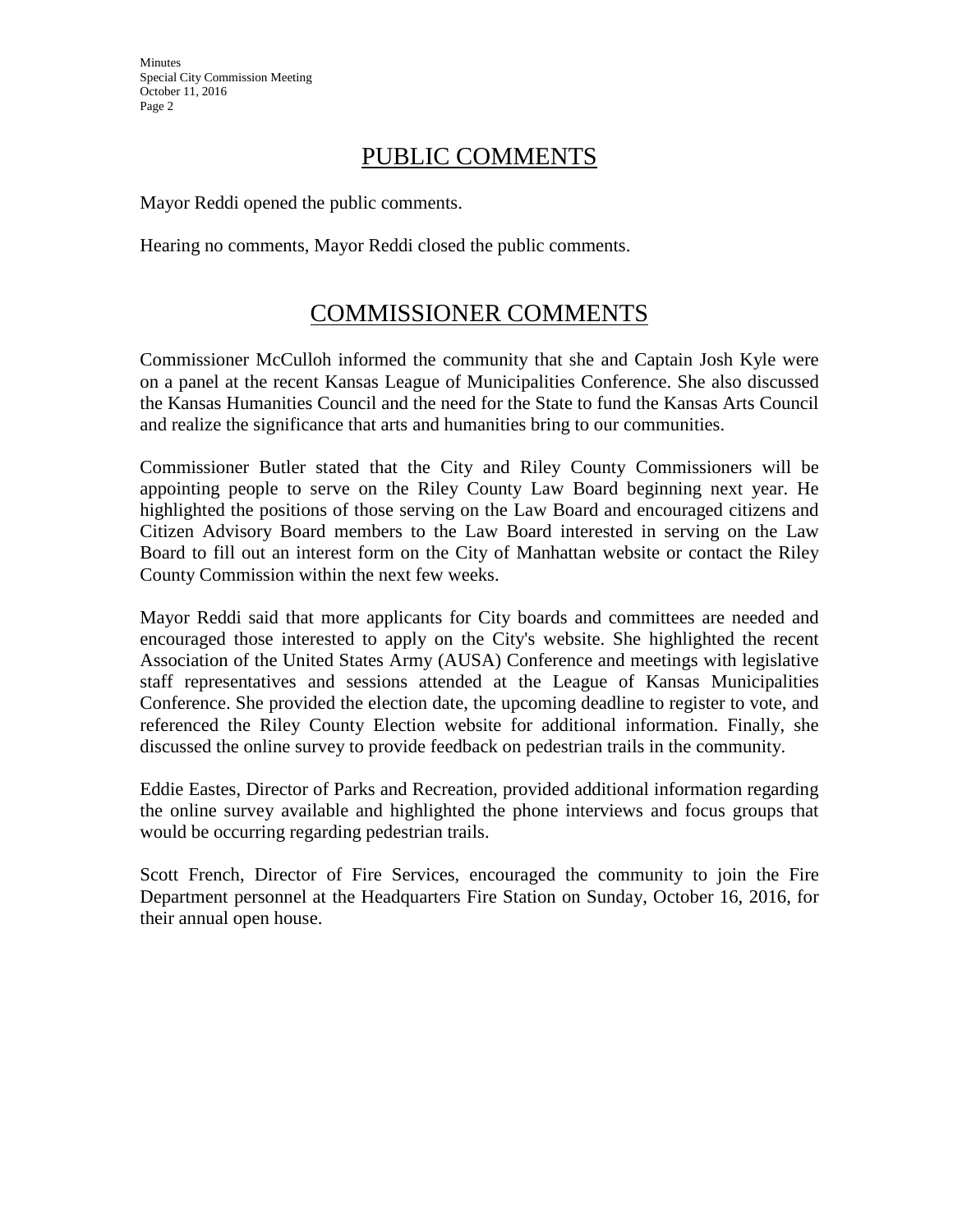## CONSENT AGENDA

(\* denotes those items discussed)

### **MINUTES**

The Commission approved the minutes of the Regular City Commission Meeting held Tuesday, September 20, 2016, and the Special City Commission Meeting held Tuesday, September 27, 2016.

### **CLAIMS REGISTER NO. 2831**

The Commission approved Claims Register No. 2831 authorizing and approving the payment of claims from September 14, 2016, to October 4, 2016, in the amount of \$4,822,147.08.

## **\* ORDINANCE NO. 7249 – REASSESS SPECIALS – NO STONE UNTURNED PUD**

Ron Fehr, City Manager, responded to questions from the Commission regarding the reassessment and relevying of the special assessment.

Brian Johnson, City Engineer, provided additional information regarding the reassessment of the specials and access to public infrastructure.

The Commission approved Ordinance No. 7249 authorizing the reassessment and relevying of the special assessment; and No Stone Unturned PUD Property (formerly the JenTre Addition).

## **\* AGREEMENT – REASSESS SPECIALS – NO STONE UNTURNED PUD**

Ron Fehr, City Manager, responded to questions from the Commission regarding the reassessment and relevying of the special assessment.

Brian Johnson, City Engineer, provided additional information regarding the reassessment of the specials and access to public infrastructure.

The Commission authorized the Mayor and City Clerk to execute the Reassessment Agreement.

## **ORDINANCE NO. 7250 – AMEND - NOISE**

The Commission approved Ordinance No. 7250 amending Sections 22-54 to 22-58 and Sections 6-24 and 21-12 of the Code of Ordinances relating to noise.

## **FIRST READING – ADOPT – 2016 STANDARD TRAFFIC ORDINANCE**

The Commission approved first reading of an ordinance incorporating by reference the Standard Traffic Ordinance for Kansas Cities, Edition of 2016, with amendments as set forth in the ordinance.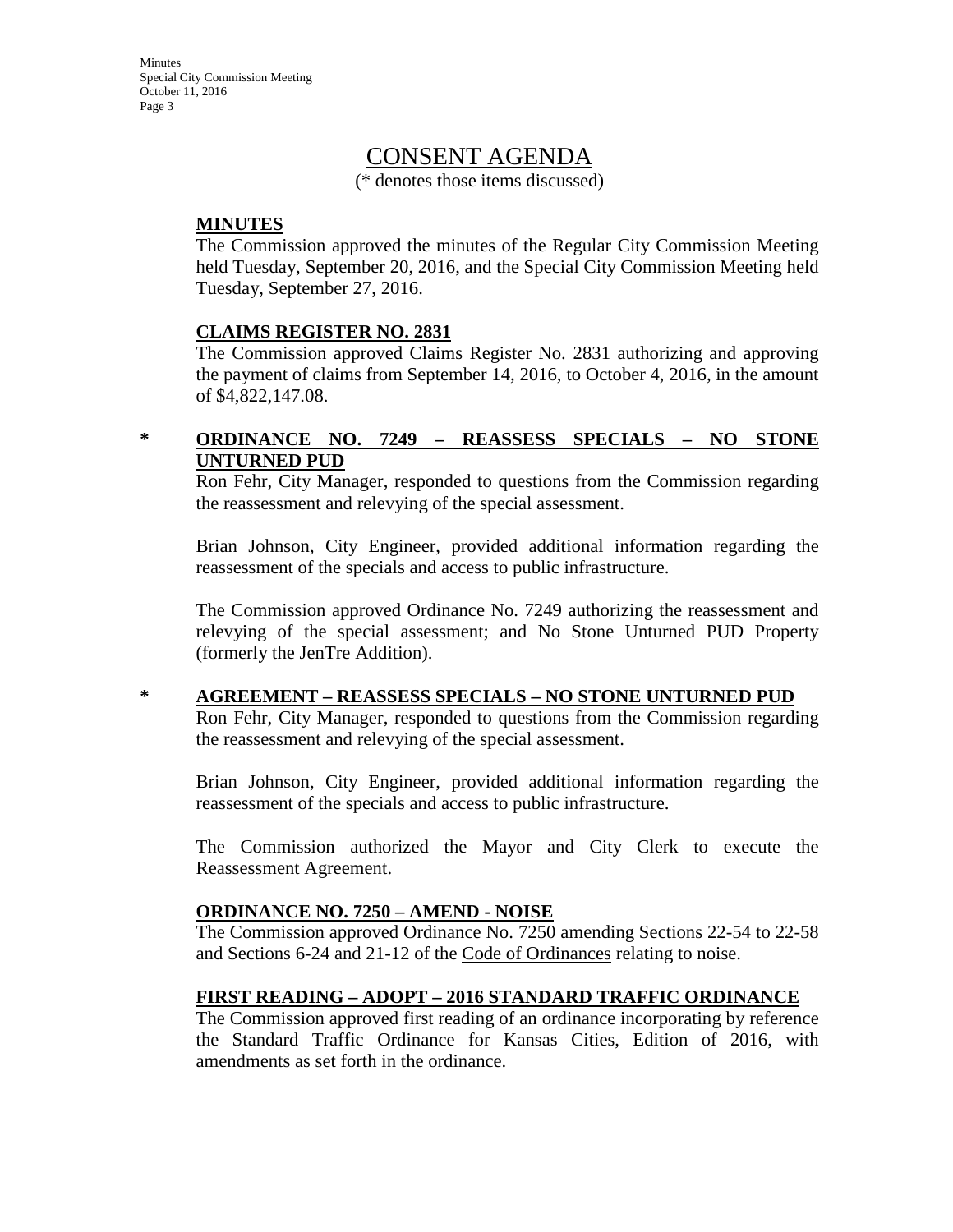# CONSENT AGENDA *(CONTINUED)*

## **FIRST READING – AMEND SCHOOL ZONE – LEE SCHOOL**

The Commission approved first reading of an ordinance amending Chapter 31 of the Code of Ordinances to expand the "School Zone" location for the Lee School pedestrian crossing and recognize the relocation of the "School Zone" flashing signal.

## **\* REQUEST FOR QUALIFICATIONS – AIRPORT – 2017-2021 ARCHITECT/ENGINEER/PLANNING SERVICES**

Jesse Romo, Airport Director, provided information on the item to issue a Request for Qualifications to interested firms for projects slated for the next five-year timeframe for architectural, engineering, and planning services for the Manhattan Regional Airport. He also highlighted several major projects in the next five years.

Ron Fehr, City Manager, provided additional information on the item and informed the Commission that the Federal Aviation Administration recommends a five-year consultant team of airport planners and engineers for complex and multiyear projects. He stated that the Commissioner appointment to serve on the Selection Committee is not needed right away and can be addressed next week.

The Commission authorized City Administration to issue a Request for Qualifications for architectural, engineering, and planning services for the Manhattan Regional Airport improvement projects programmed between 2017 and 2021.

## **AWARD CONTRACT – 17TH STREET AND POYNTZ AVENUE INTERSECTION IMPROVEMENTS (ST1610, CIP #TR049P)**

The Commission accepted the Engineer's Opinion of Probable Cost in the amount of \$193,000.00; awarded a construction contract in the amount of \$148,230.00 to L&S Electrical, LLC, of Salina, Kansas; and authorized the Mayor and City Clerk to execute the construction contract for the  $17<sup>th</sup>$  Street and Poyntz Avenue Intersection Improvements (ST1610, CIP #TR049P).

## **RESOLUTION NO. 101116-A – BOND - 17TH STREET AND POYNTZ AVENUE INTERSECTION IMPROVEMENTS (ST1610, CIP #TR049P)**

The Commission approved Resolution No. 101116-A to issue General Obligation bonds for the  $17<sup>th</sup>$  Street and Poyntz Avenue Intersection Improvements (ST1610, CIP #TR049P).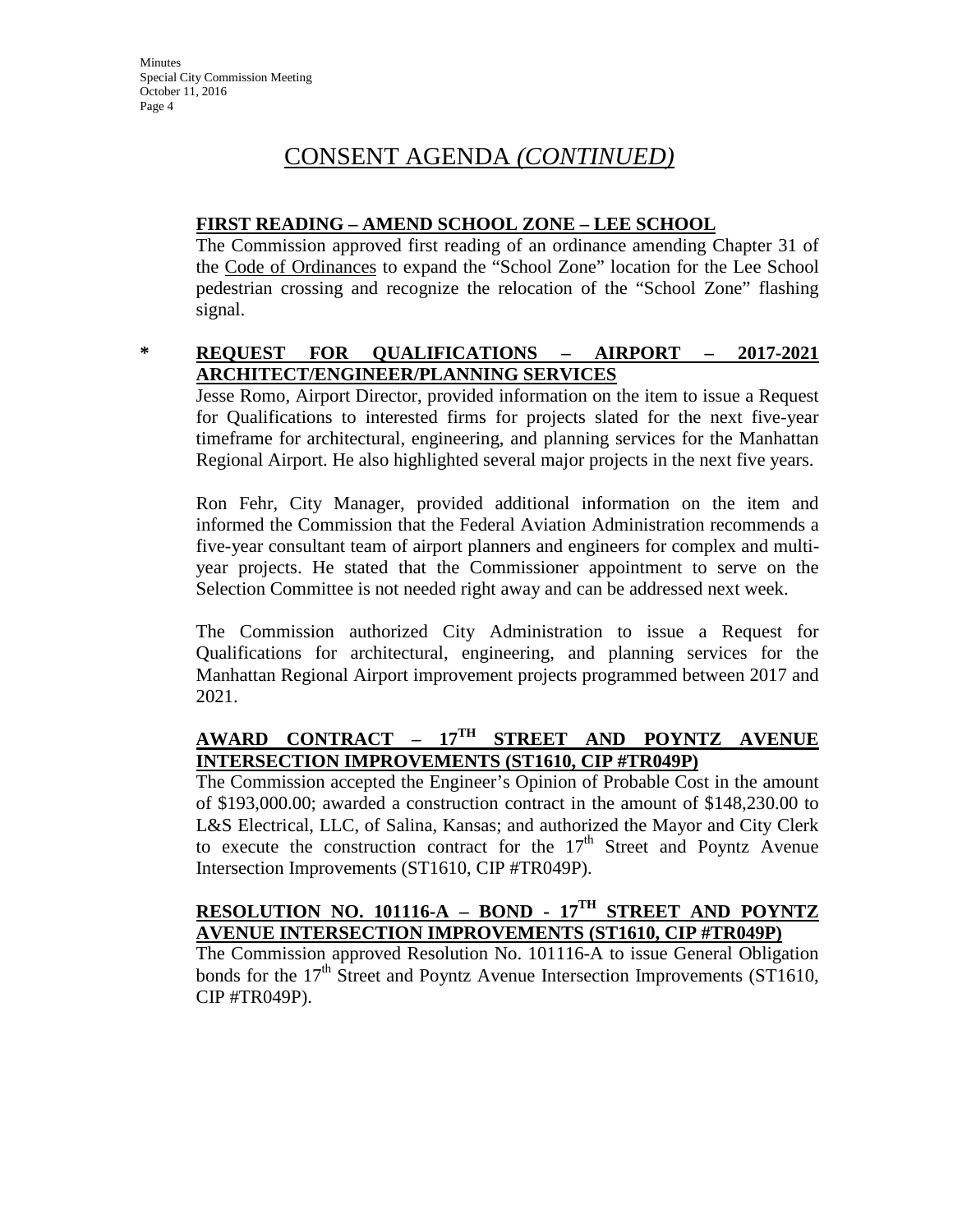# CONSENT AGENDA *(CONTINUED)*

## **AWARD CONTRACT – WASTEWATER TREATMENT PLANT BIOSOLIDS FARM LAGOON DESLUDGING PROJECT (SS1612, CIP #WW153P)**

The Commission awarded a construction contract to the lowest bidder, Hodges Farms and Dredging, of Lebo, Kansas; and authorized the Mayor and City Clerk to execute the construction contract in the amount of \$103,898.88 with Hodges Farms and Dredging for the Wastewater Treatment Plant Biosolids Farm Lagoon Desludging Project (SS1612, CIP #WW153P), with the project to be paid from the Wastewater Fund.

## **CHANGE ORDER NO. 1 - WASTEWATER TREATMENT PLANT BIOSOLIDS FARM LAGOON DESLUDGING PROJECT (SS1612, CIP #WW153P)**

The Commission authorized the Mayor to execute Change Order No. 1 increasing the amount of sludge removal for a net amount of  $$36,000.00 (+25.7%)$  increasing the total project cost to \$139,898.88 to the contract with Hodges Farms and Dredging, of Lebo, Kansas, for the Wastewater Treatment Plant Biosolids Farm Lagoon Desludging Project (SS1612, CIP #WW153P).

## **KDOT AGREEMENT – SAFE ROUTES TO SCHOOL INFRASTRUCTURE, PHASE II (ST1613)**

The Commission authorized the Mayor and City Clerk to execute City-State Agreement No. 355-16 for the Safe Routes to School Infrastructure, Phase II, project (ST1613) with a maximum \$200,000.00 commitment from the Kansas Department of Transportation (KDOT) for sidewalk and crosswalk improvements at various locations.

## **KDOT AGREEMENT – JULIETTE AVENUE BRICK STREET REHABILITATION, PHASE 2 (ST1614)**

The Commission authorized the Mayor and City Clerk to execute City-State Agreement No. 353-16 for the Juliette Avenue Brick Street Rehabilitation, Phase 2, project (ST1614) with a KDOT share of \$452,582.00 for improvements from Laramie Street to Osage Street.

## **\* KDOT AGREEMENT – OLD BIG BLUE RIVER BEAUTIFICATION, PHASE 5, AND MULTI-USE TRAIL (SM1605)**

Ron Fehr, City Manager, responded to questions from the Commission and provided an overview of the item.

Brian Johnson, City Engineer, presented a diagram on the multi-use trail and KDOT agreement. He then responded to questions from the Commission.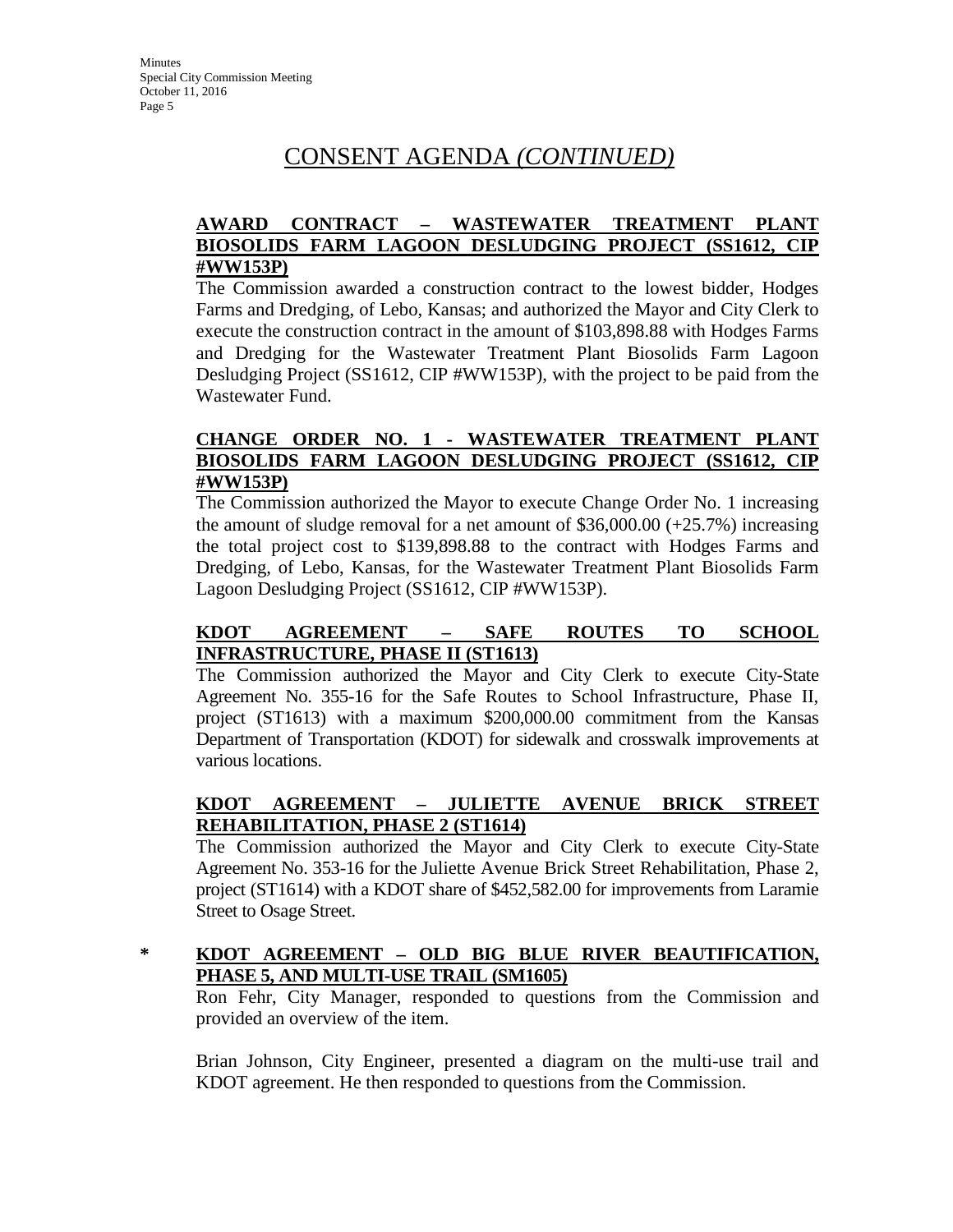# CONSENT AGENDA *(CONTINUED)*

## **\* KDOT AGREEMENT – OLD BIG BLUE RIVER BEAUTIFICATION, PHASE 5, AND MULTI-USE TRAIL (SM1605)** *(CONTINUED)*

Rob Ott, City Engineer, provided additional information on the KDOT agreement.

Karen Davis, Director of Community Development, provided information on the use of Community Development Block Grant (CDBG) funds for the match component.

The Commission authorized the Mayor and City Clerk to execute City-State Agreement No. 354-16 for the Old Big Blue River Beautification, Phase 5, and Multi-Use Trail project (SM1605) with a KDOT share of \$1,122,372.00 for stormwater improvements north of McCall Road and a pedestrian crossing at Tuttle Creek Boulevard and McCall Road.

### **AMENDMENT – AIRPORT LEASE – HEARTLAND AVIATION, INC.**

The Commission authorized the Mayor and City Clerk to execute an Amendment to the Airport Agreement with Heartland Aviation, Inc., amending the Leased Space.

## **PURCHASE – TRAFFIC DIVISION – PORTABLE VARIABLE MESSAGE BOARDS (CIP #TR047E)**

The Commission authorized the purchase of two (2) Portable Variable Message Boards (CIP #TR047E) for the Traffic Division, in the amount of \$28,125.00, from K&K Systems, Inc., of Tupelo, Mississippi, to be paid from the General Fund.

### **\* PURCHASE – TRAFFIC DIVISION - ROAD WEATHER INFORMATION SYSTEM EXPANSION ITS (SP1615, CIP #TR050P)**

Brian Johnson, City Engineer, and Rob Ott, Director of Public Works, responded to questions from the Commission and provided clarification of the item.

The Commission authorized the purchase of a Road Weather Information System (RWIS) Expansion ITS (CIP #TR050P), in the amount of \$21,540.00, from Gades Sales, Inc., of Wichita Kansas, to be paid from the General Fund.

After discussion and comments from the Commission, Commissioner Morse moved to approve the consent agenda. Commissioner McCulloh seconded the motion. On a roll call vote, motion carried 5-0.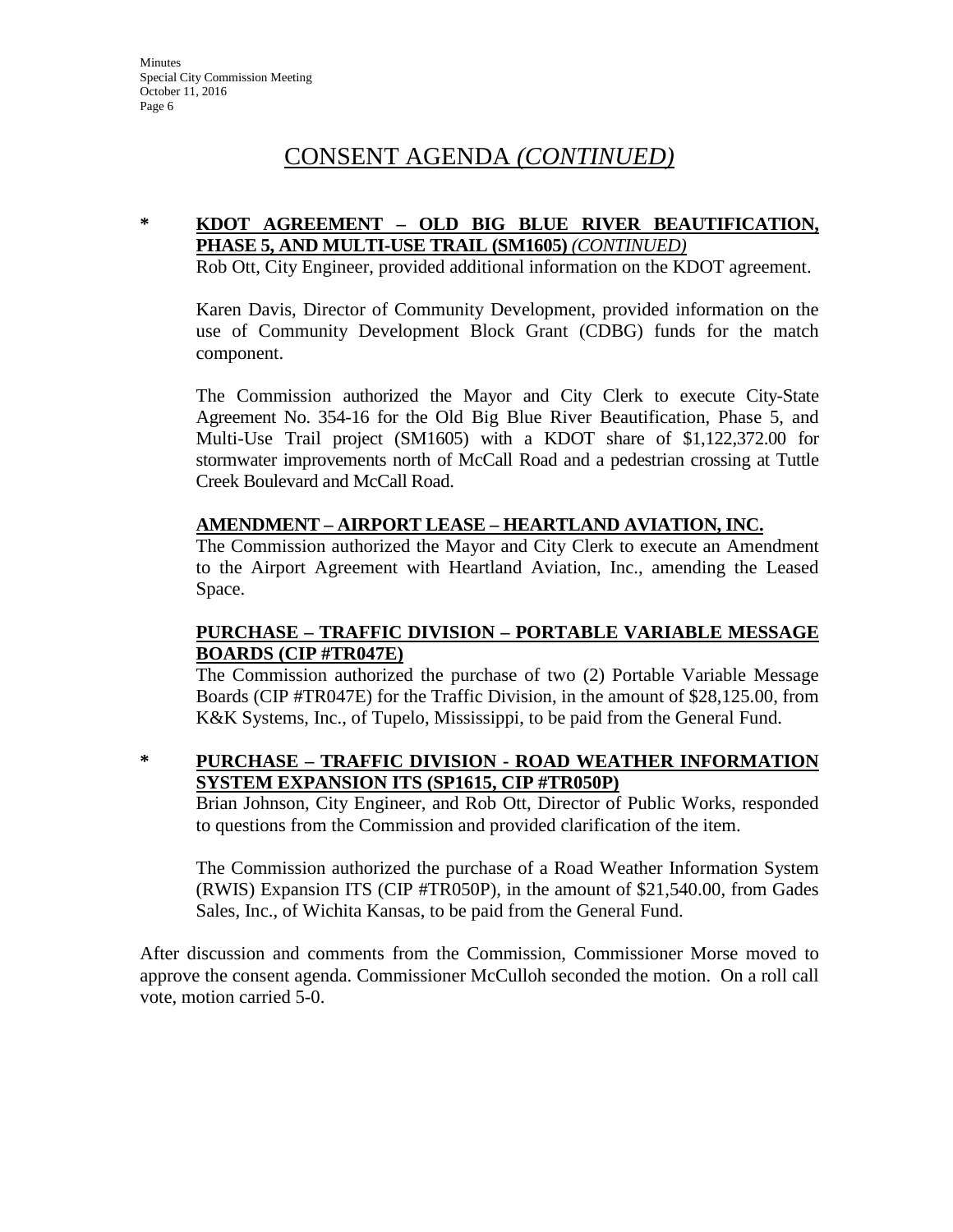# GENERAL AGENDA

### **FIRST READING – AMEND FINAL DEVELOPMENT PLAN - K-MART COMMERCIAL PLANNED UNIT DEVELOPMENT (PLAZA DE MARIA)**

Eric Cattell, Assistant Director for Planning, presented an overview of the item. He highlighted the proposed development, subject site, landscape plan, parking plan, and the existing cross private agreements. He then responded to questions from the Commission regarding the existing outbuilding, access to the site, setbacks, and adequate space for pedestrians.

Mayor Reddi opened the public comments.

Hearing no comments, Mayor Reddi closed the public comments.

After discussion and comments from the Commission, Commissioner Morse moved to approve first reading of an ordinance amending Ordinance Nos. 4635, 5027, 6359, 6603 and 6721 and the Final Development Plan of the K-Mart Commercial Planned Unit Development, as proposed, to be known as the Plaza De Maria Final Development Plan, based on the findings in the Staff Report *(See Attachment No. 1)*, with the nine (9) conditions of approval, as recommended by the Manhattan Urban Area Planning Board. Commissioner McCulloh seconded the motion. On a roll call vote, motion carried 5-0.

## **FIRST READING - 2017 SERVICE FEES - AGGIEVILLE AND DOWNTOWN BUSINESS IMPROVEMENT DISTRICTS**

Karen Davis, Director of Community Development, presented an overview of the item. She highlighted the Aggieville Business Improvement District with 105 businesses and provided a map showing the Aggieville Business Improvement District. She stated the Downtown Business Improvement District includes 320 businesses and presented a map showing the Downtown Business Improvement District. She stated the proposed fees for 2017 will remain the same for Downtown, that late fees would be removed for both Districts, and provided changes in the enforcement section. She informed the Commission that the Aggieville Business Improvement District Advisory Board and the Downtown Business Improvement District Advisory Board met in late August to confirm the list of recommendations.

Gina Scroggs, Executive Director, Downtown Manhattan, Inc. (DMI), provided additional information regarding the Downtown Business Improvement District and voiced concerns with the process. She informed the Commission that DMI has no legal authority over the businesses downtown and are limited on what information they can receive about the business owner, manager or operator. She also voiced concern with the language in the ordinance that would allow the City of Manhattan to prosecute a manager. She stated that the manager may be a 19-year-old student that has no responsibility in paying bills and asked if there would be a way to eliminate the non-responsible party.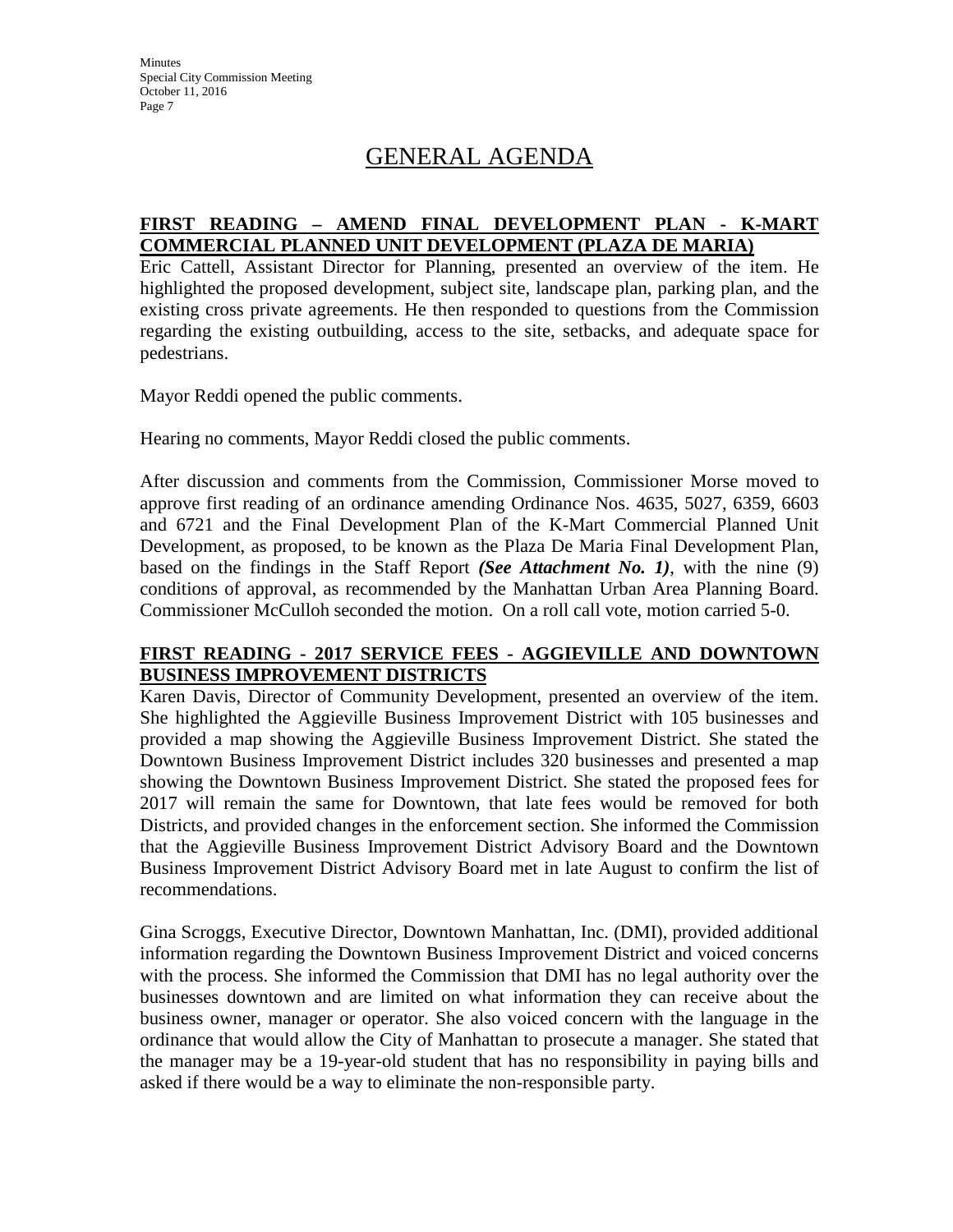## **FIRST READING - 2017 SERVICE FEES - AGGIEVILLE AND DOWNTOWN BUSINESS IMPROVEMENT DISTRICTS** *(CONTINUED)*

Linda Vescio, Administrative Assistant, DMI, provided additional information regarding the difficulty to get contact information for every business.

Karen Davis, Director of Community Development, provided additional information on the proposed ordinance and responded to questions regarding enforcement.

Katie Jackson, City Attorney, informed the Commission that the goal of the City is to find the person responsible and for some businesses, the manager is the responsible party. She then responded to questions from the Commission regarding the enforcement provisions and provided clarification on the language in the ordinance.

Gina Scroggs, Executive Director, Downtown Manhattan, Inc. (DMI), stated that her concern is the 19-year-old manager is not the owner and is not responsible for paying the bills. She responded to questions from the Commission.

Linda Vescio, Administrative Assistant, DMI, informed the Commission that some businesses have an office, but may only show up once a month for an hour or less. She reiterated the challenges to gather information from some businesses.

Karen Davis, Director of Community Development, responded to questions from the Commission regarding the mechanism to know who is operating a business and stated that business licenses are not required for Manhattan.

After discussion and comments from the Commission, Gina Scroggs, Executive Director, DMI, informed the Commission that no one is legally required to provide DMI information on the owner of the business. She reiterated her concern with the enforcement provisions dealing with a manager that has no authority regarding the business and asked for clarification what this enforcement means.

Katie Jackson, City Attorney, provided additional information regarding the language in the proposed ordinance and informed the Commission that some of the concerns expressed can be remedied by changing the contract, without changing the ordinance.

Karen Davis, Director of Community Development; Jason Hilgers, Deputy City Manager; and Ron Fehr, City Manager, responded to additional questions and provided information regarding efforts to identify the responsible party, outlined the notification process, and presented collection options.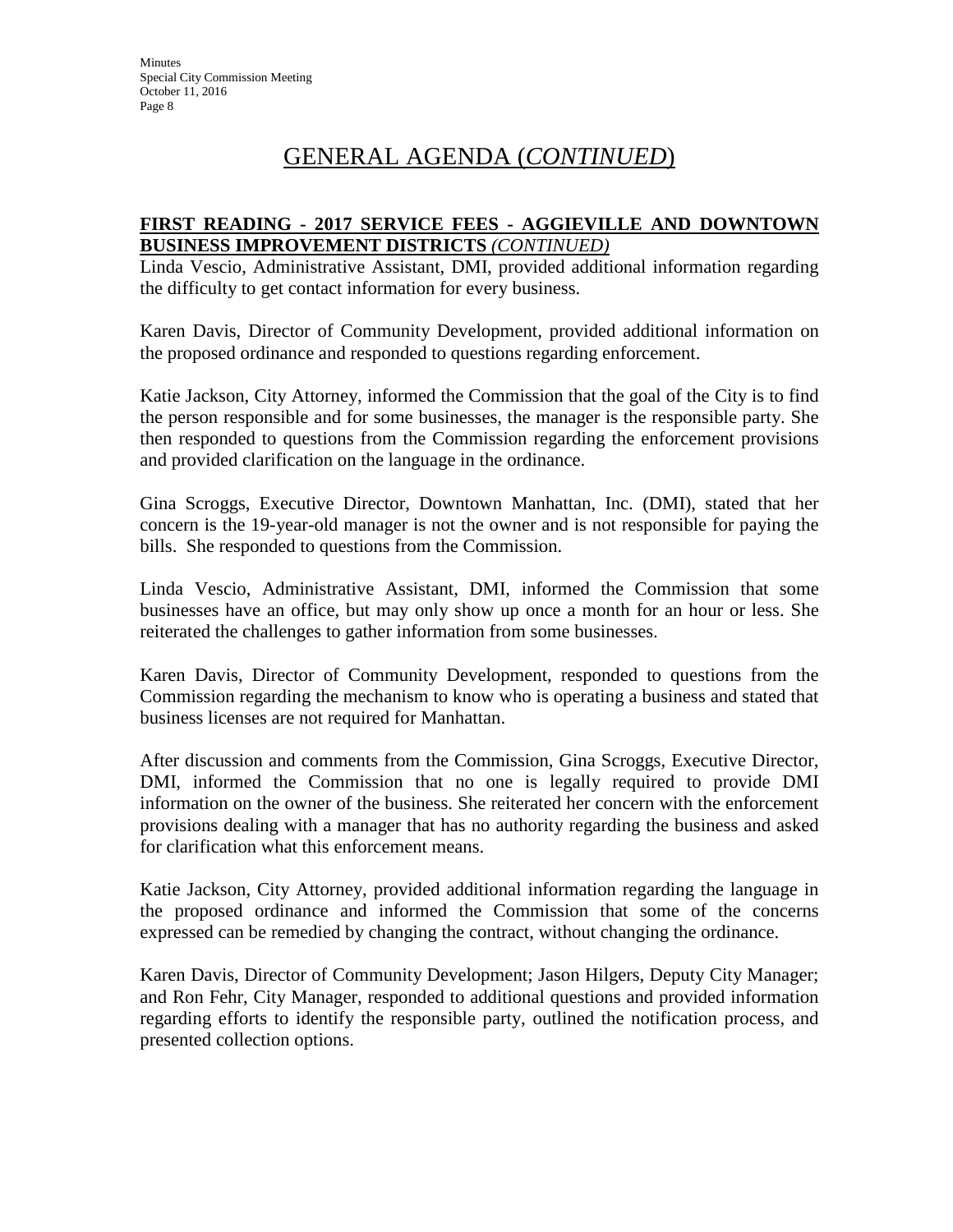## **FIRST READING - 2017 SERVICE FEES - AGGIEVILLE AND DOWNTOWN BUSINESS IMPROVEMENT DISTRICTS** *(CONTINUED)*

Gina Scroggs, Executive Director, Downtown Manhattan, Inc. (DMI), stated that she had no problem enforcing nonpayment, but asked about the enforcement aspects and the substance in Item B, Section 9 of the proposed ordinance.

Katie Jackson, City Attorney, responded to additional questions and presented options for nonpayment and enforcement considerations.

Karen Davis, Director of Community Development, provided additional information on the process and informed the Commission that there have been times when a manager was named because officials had no other option. She stated that the City and DMI can work through these issues.

Commissioner McCulloh stated that it is unfair to those businesses that pay their Business Improvement District (BID) fees when other businesses do not. She said using municipal court seems appropriate to collect nonpayment. She stated that the City has spent millions of dollars and made a significant investment downtown.

Mayor Reddi asked if DMI should collect the BID fees. She stressed the importance for good communications.

Gina Scroggs, Executive Director, Downtown Manhattan, Inc. (DMI), informed the Commission that she did not want to get rid of the Business Improvement District. She stated the only piece that she was concerned with was the non responsible party being potentially prosecuted and the reiterated the challenges getting business owner names without having a legal relationship.

Mayor Reddi opened the public comments.

Evan Grier, owner of Harry's Restaurant and Bourbon & Baker, informed the Commission that Gina Scroggs serves as a primary point of contact for our businesses and is a friendly face downtown. He stated that regardless of the teeth behind the ordinance, relationships need to be able to be built.

Hearing no other comments, Mayor Reddi closed the public comments.

After further comments from the Commission, Katie Jackson, City Attorney, provided additional information on the proposed ordinance and enforcement provisions.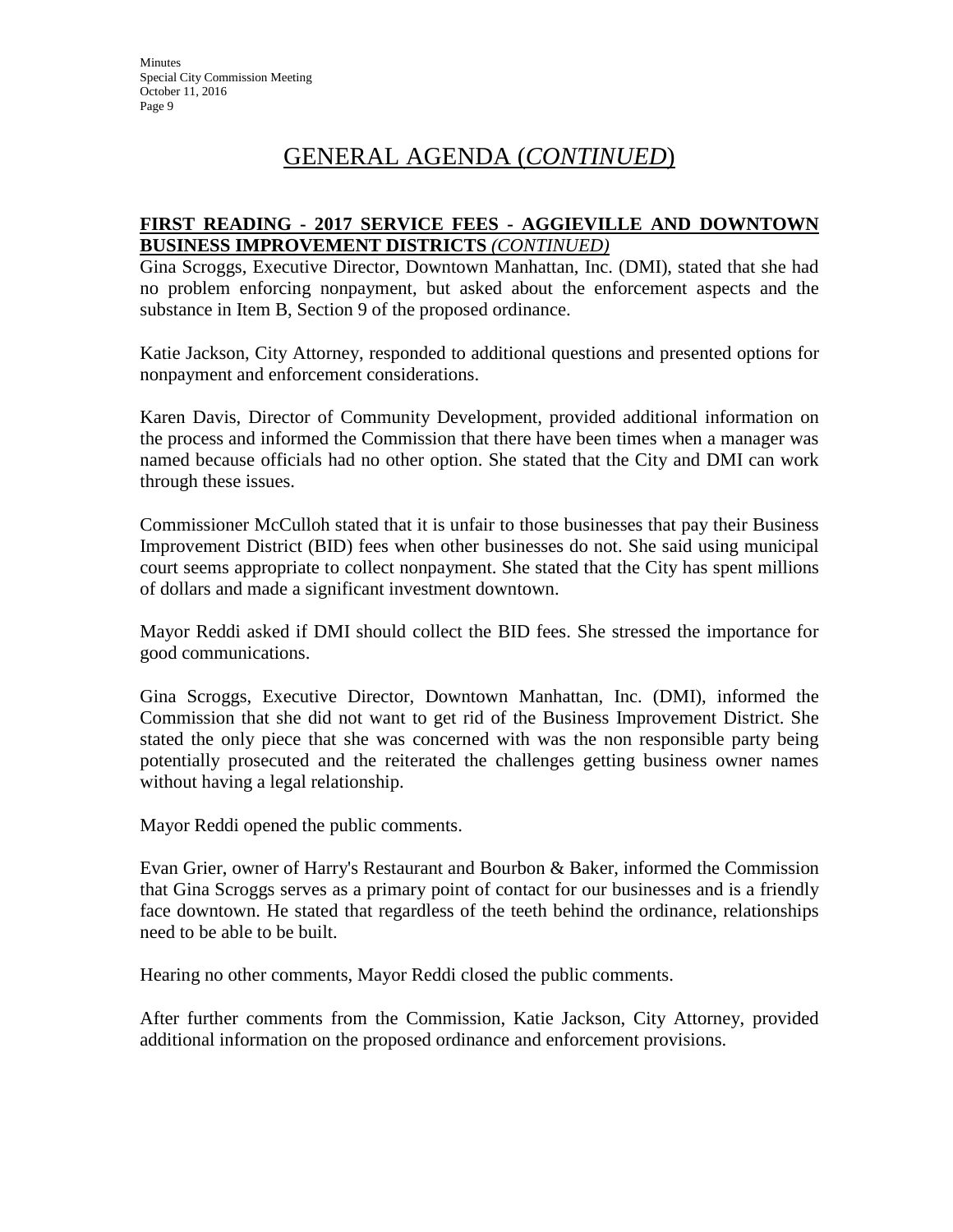## **FIRST READING - 2017 SERVICE FEES - AGGIEVILLE AND DOWNTOWN BUSINESS IMPROVEMENT DISTRICTS** *(CONTINUED)*

Commissioner Butler voiced opposition regarding Section 9.B. Enforcement of the proposed ordinance. He stated that the language is draconian and removal of the language would protect us from unintended consequences of people we do not want to prosecute.

Commissioner Dodson requested that the language in the proposed ordinance be further reviewed by the City Manager prior to second reading and asked that City staff take a hard look at the contract.

Ron Fehr, City Manager, stated that City staff would examine the ordinance between now and second reading. He highlighted the changes made in the ordinance and informed the Commission that removal of the language in the Enforcement section would eliminate the City's ability to use municipal court to enforce collections. He stated that if that happened, the process would likely involve a collection agency at a higher cost to the business and stated the City's goal is to gain compliance.

After discussion and additional comments from the Commission, Commissioner Morse moved to approve first reading of ordinances levying Business Improvement Service Fees for 2017 on businesses located within the Aggieville and Downtown Business Improvement Districts. Commissioner McCulloh seconded the motion.

Commissioner Butler stated that he could not support the item as proposed and reiterated his concerns regarding the enforcement provision in the proposed ordinance.

On a roll call vote, motion carried 4-1, with Commissioner Butler voting against the motion.

## **FIRST READING - AMEND ZONING REGULATIONS - CREATE MBPO, MANHATTAN BUSINESS PARK OVERLAY DISTRICT**

Eric Cattell, Assistant Director for Planning, presented an overview of the item. He highlighted the overlay district, reasons for the proposed amendment to the zoning regulations, and discussed the permitted and prohibited uses. He then responded to questions from the Commission regarding the proposed name change from the Manhattan Corporate Technology Park to the Manhattan Business Park.

Mayor Reddi opened the public comments.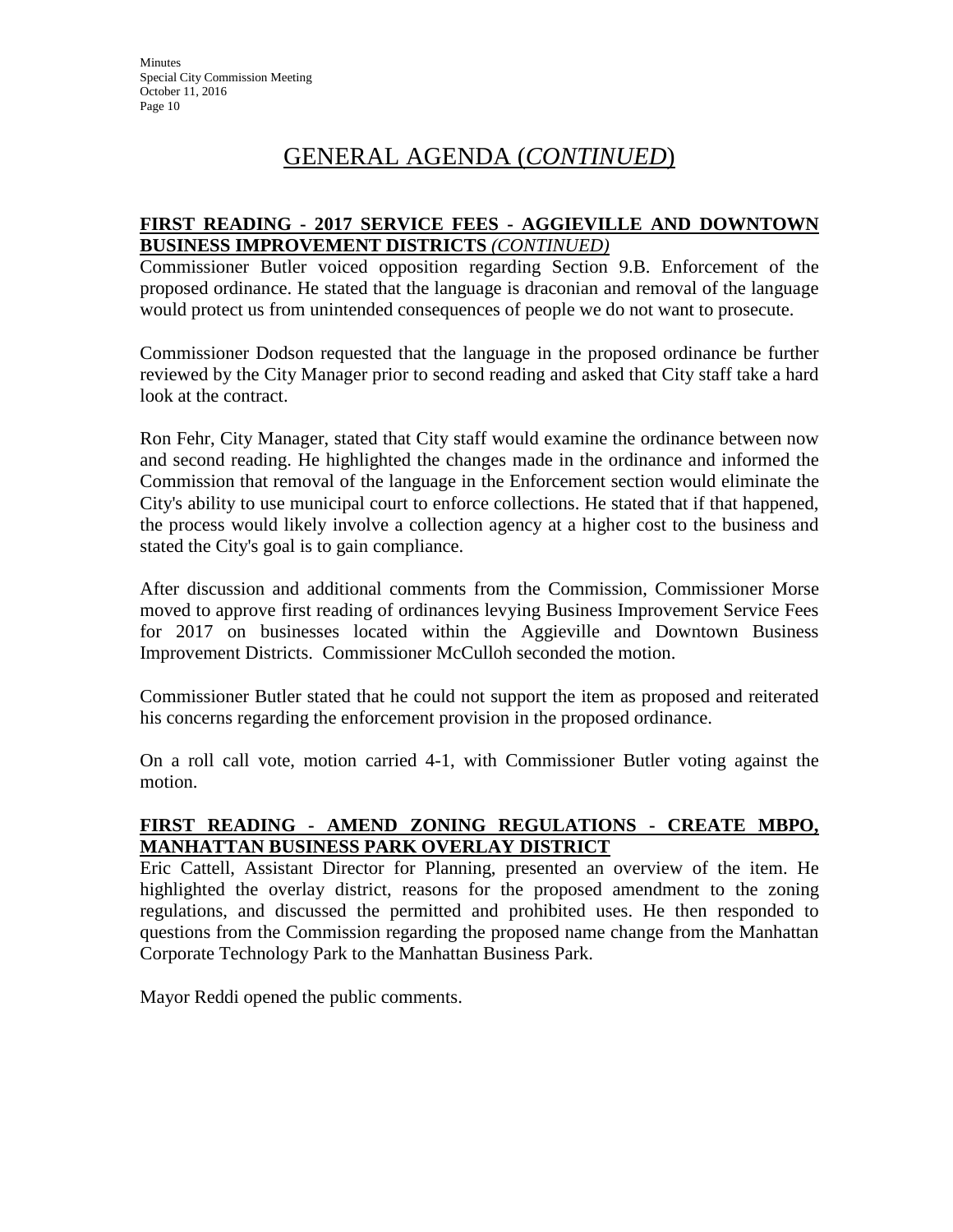### **FIRST READING - AMEND ZONING REGULATIONS - CREATE MBPO, MANHATTAN BUSINESS PARK OVERLAY DISTRICT** *(CONTINUED)*

Lyle Butler, President/Chief Executive Officer (CEO), Manhattan Area Chamber of Commerce, provided additional information on what was originally envisioned at the Manhattan Corporate Technology Park and discussed the needs today. He stated that there is ongoing discussion about rebranding and increasing marketing efforts to businesses on a larger scale that includes the Manhattan Business Park, the Manhattan Regional Airport, the Fixed Base Operator, and adjacent land opportunities. He also highlighted the improved roadway system and expanded water system to the area.

Hearing no other comments, Mayor Reddi closed the public comments.

Ron Fehr, City Manager, provided additional information on the item. He discussed the research and technology facilities available at Kansas State University.

Katie Jackson, City Attorney, provided information on the enforcement of covenants at the Manhattan Corporate Technology Park.

Eric Cattell, Assistant Director for Planning, responded to questions from the Commission regarding permitted and prohibited uses.

Lyle Butler, President/CEO, Manhattan Area Chamber of Commerce, provided an update on signage efforts for the Manhattan Business Park and the Chamber's commitment to work with the region on economic development efforts.

After discussion and additional comments from the Commission, Commissioner Morse moved to approve first reading of an ordinance amending the Manhattan Zoning Regulations Article IV Part 3 Industrial Districts, Section 4-307, to replace the CTPO, Corporate Technology Park Overlay District, with the proposed MBPO, Manhattan Business Park Overlay District, based on the findings in the Staff Memorandum *(See Attachment No. 2)* and the recommendation of the Planning Board**.** Commissioner Dodson seconded the motion. On a roll call vote, motion carried 5-0.

## **2016 THIRD QUARTER REPORT - CONVENTION AND VISITOR'S BUREAU (CVB)**

Evan Grier, owner of Harry's Restaurant and Bourbon & Baker, introduced the item and presented Smith Travel Research for Manhattan year-to-date figures through August for occupancy, Average Daily Rate (ADR), Revenue per available room (RevPAR), supply, demand, and revenues.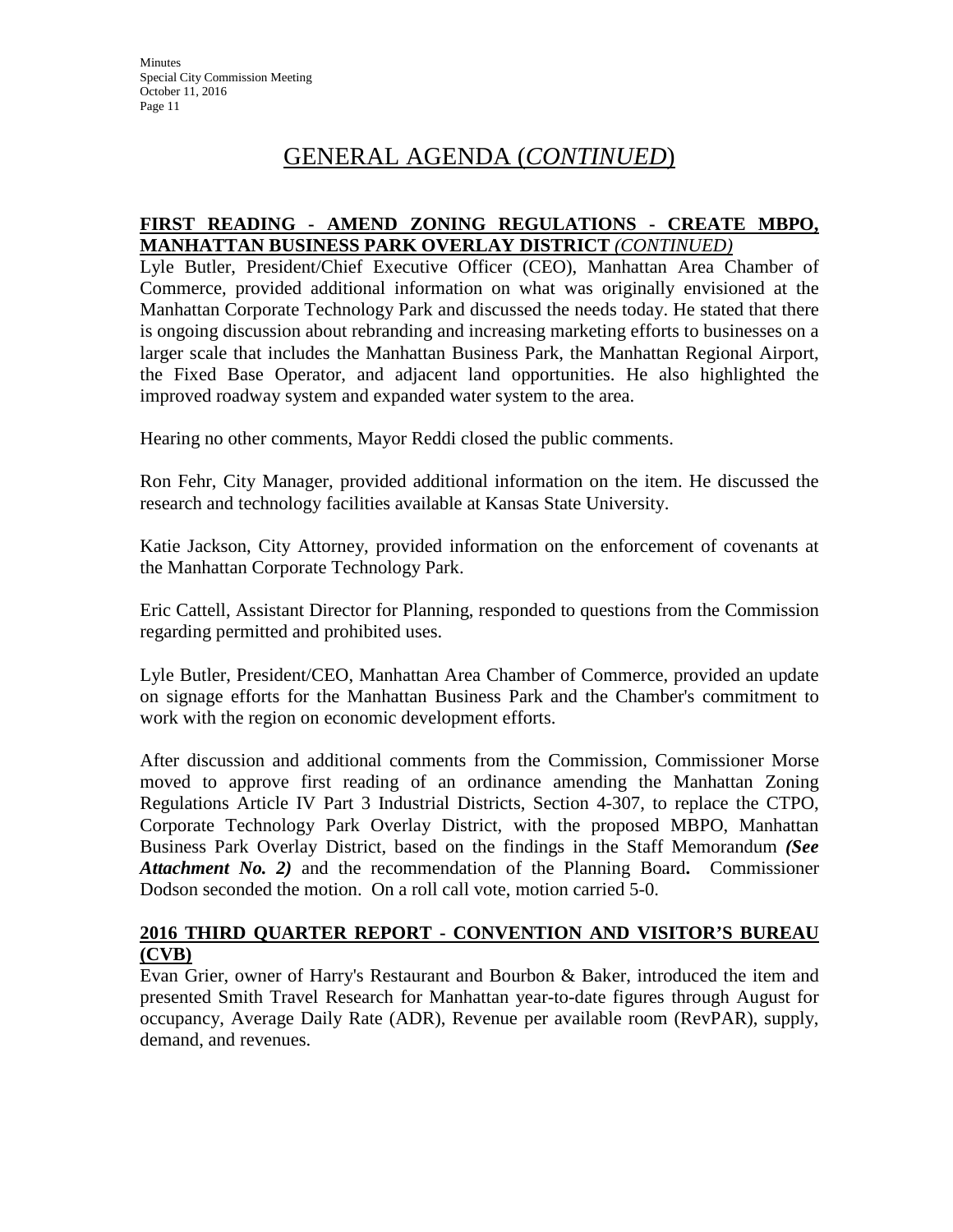## **GENERAL AGENDA (CONTINUED)**

### 2016 THIRD QUARTER REPORT - CONVENTION AND VISITOR'S BUREAU (CVB) (CONTINUED)

Karen Hibbard, Director, Manhattan Convention and Visitors Bureau (CVB), presented the new website and features for the CVB, demonstrated a mobile-friendly website, highlighted their partnership with K-State Sports, and presented a video virtual tour of four hotels that showcase the wonderful offerings in Manhattan.

Evan Grier, owner of Harry's Restaurant and Bourbon & Baker, responded to questions from the Commission regarding the increased occupancy numbers.

Karen Hibbard, Director, Manhattan Convention and Visitors Bureau (CVB), responded to questions from the Commission. She provided additional information on the increased occupancy numbers and special events held in July and August, 2016.

Mayor Reddi opened the public comments.

Hearing no comments, Mayor Reddi closed the public comments.

After comments from the Commission, no formal action was taken on the item.

#### **ADJOURNMENT**

At 9:40 p.m., the Commission adjourned.

es, MMC, City Clerk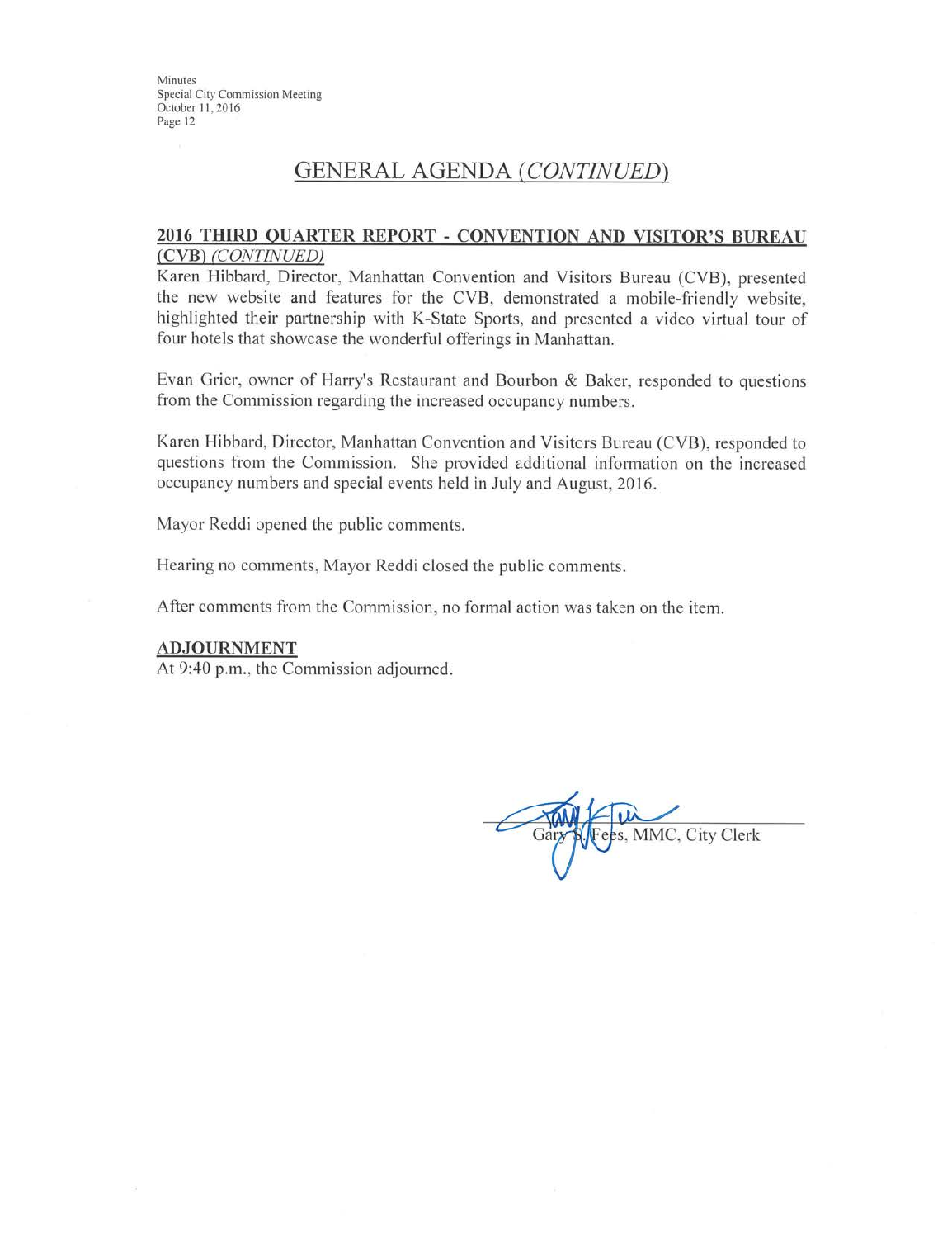*Attachment No. 1* 

## **STAFF REPORT**

**AN AMENDMENT OF ORDINANCE NOS. 4635, 5027, 6359, 6603 AND 6721 AND THE APPROVED FINAL DEVELOPMENT PLAN OF THE K-MART COMMERCIAL PLANNED UNIT DEVELOPMENT. THE PUD AMENDMENT IS IN THE FORM OF A FINAL DEVELOPMENT PLAN TO BE KNOWN AS PLAZA DE MARIA** 

# **BACKGROUND**

**APPLICANT/OWNER:** MKKM, LLC – Sam Devinki, Managing Member

**ADDRESS:** 4901 Warnall Road, Suite 10, Kansas City, Missouri

**LOCATION:** Generally located northeast corner of the East Poyntz Avenue Frontage Road and Saber Lane.

**AREA:** 408,258 square feet (9.37 acres)

## **DATE OF PUBLIC NOTICE PUBLICATION:** August 18, 2016

## **DATE OF PUBLIC HEARING: PLANNING BOARD:** September 8, 2016 **CITY COMMISSION:** October 11, 2016

## **EXISTING PUD**

## **EXISTING PUD ORDINANCE AFFECTING LOT 1, K-MART ADDITION, UNIT 2**

### **Ordinance No. 4635**

Ordinance No. 4635 was the ordinance that established the K-Mart Commercial Planned Unit Development in March, 1990. The permitted uses are listed as a discount department store, with a garden center and auto service center and a grocery store. The 7 conditions of approval for the PUD are:

- 1. Permitted uses shall be limited to the following: a discount department store with a garden center and auto service center; and a grocery store.
- 2. All landscaping, berms and irrigation systems shall be provided as shown in the Preliminary Development Plan documents with the following additions:
	- a. All parking lot landscape islands shall be irrigated with in-ground sprinklers;
	- b. All trees shall be a minimum  $2 \frac{1}{2}$  caliper in size at the time of planting;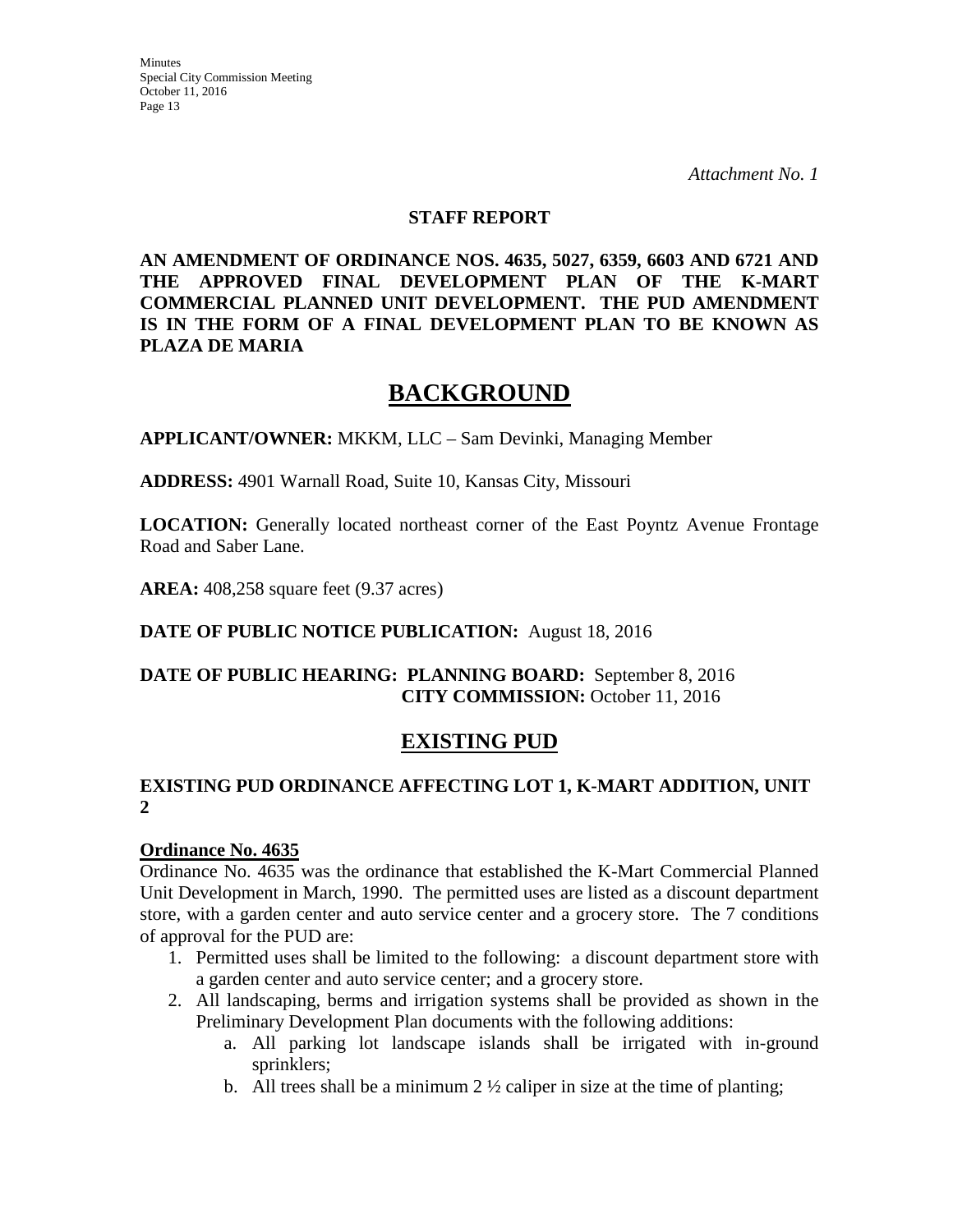- c. Landscaping shall be added in the Sarber Lane right-of-way along the west side of the parking lot from the intersection of Sarber Lane and the US 24 Frontage road north approximately 320 feet to the west parking lot entrance. This landscaping shall consist of deciduous trees spaced no more than 25 feet apart with evergreen shrubs planted between the trees to buffer the parking lot.
- d. Additional deciduous trees shall be proved along US 24 Frontage Road property line along the perimeter of the parking lot so that spacing between trees shall be no more than 25 feet.
- 3. On-going maintenance of the landscaping, berms, and irrigation systems located within the PUD and in abutting public rights-of-way shall be the responsibility of the landowner, including replacement of landscaping, berms and irrigation systems that are removed by utility companies and/or the City for utility or street repairs.
- 4. Security for the performance of the landscaping, berms and in-ground irrigation as required by this ordinance, shall be provided pursuant to an agreement between the City and the landowner and /or K-Mart prior to the issuance of a building permit. The required landscaping, berms and in-ground irrigation shall be installed by the first planting season after construction of the K-Mart Auto Center.
- 5. Signage shall be limited to the wall signs as shown in the Preliminary Development Plan documents, but shall not include the slogan wall sign "The Saving Place." No pole or ground signs shall be permitted and no temporary signage shall be permitted.
- 6. All trash dumpsters shall be screened with a minimum 6 foot tall sight obscuring screening. All dumpsters shall be located at the rear of the main K-Mart building and shall not be located around the auto center building or garden center.
- 7. A Final Plat of the PUD shall be submitted concurrently with the Final Development Plan.

## **Ordinance No. 5027**

A revised signage plan for the auto center out building was approved by Ordinance No. 5027 on April 1, 1997. The 1 condition of approval was to ensure the signage was installed as proposed in the application documents.

## **Ordinance No. 6359**

Ordinance No. 6359 was approved on September 2, 2003 to allow for a new pole (pylon) sign along the frontage road of U.S. Highway 24 and to alter the approved landscape plan. The ordinance was approved with the following conditions of approval.

- 1. The pole sign shall be constructed and located as proposed and a sign permit shall be obtained prior to construction.
- 2. The removal of existing deciduous trees and the planting of a dwarf species variety to include crabapple, maple, or redbud, shall be as shown on the Landscaping Plan.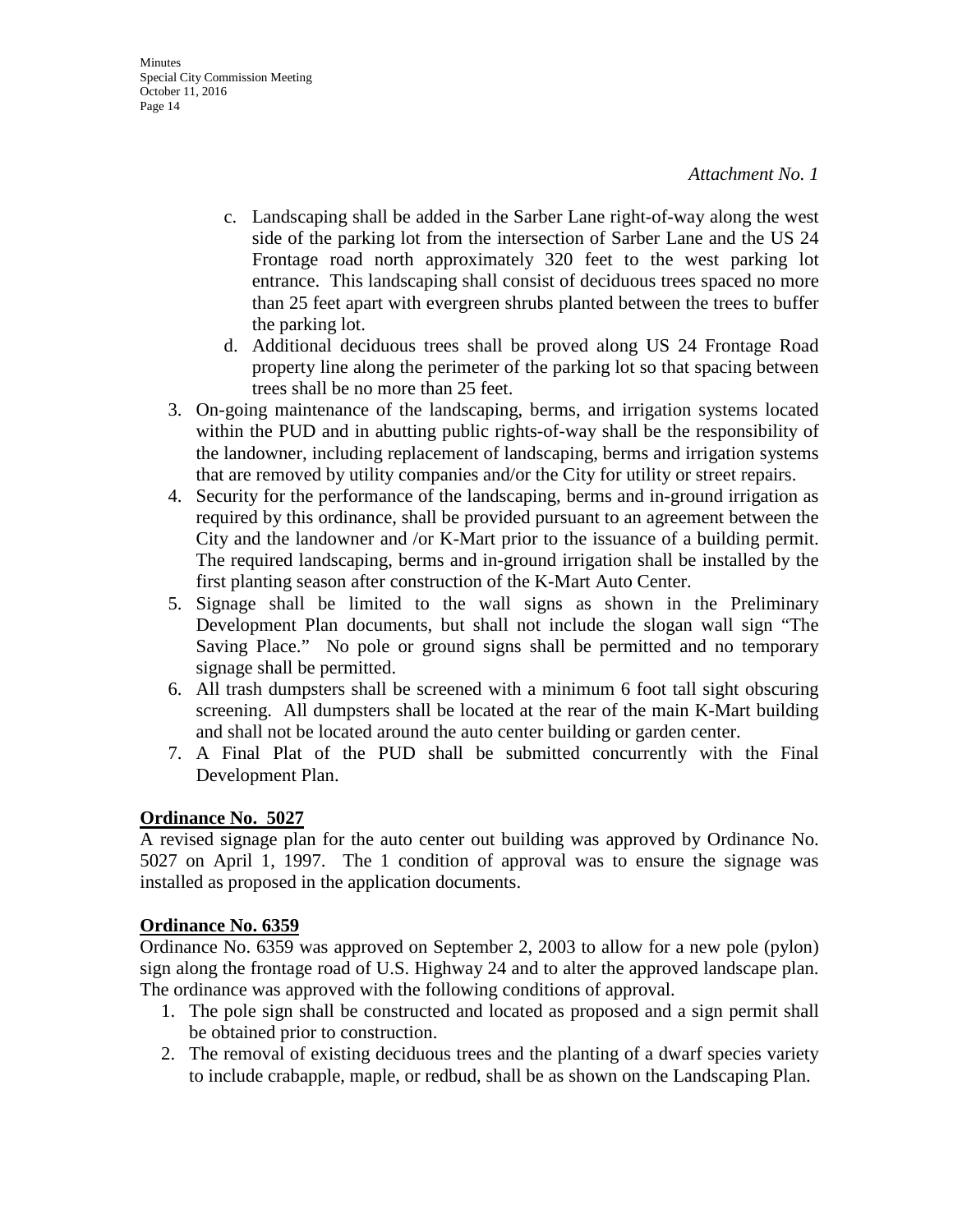- 3. The trees that have been removed from the approved Ordinance No. 4635 Landscaping Plan shall be replaced with a dwarf tree species to include crabapple, maple, or redbud varieties.
- 4. With the exception of the two (2) trees to be removed for the placement of the pole sign, existing trees shall not be removed or replaced along the U.S. 24 Frontage Road and Sarber Lane property lines prior to a new Landscaping Performance Agreement between the City and the owner.

### **Ordinance No. 6603**

The PUD was amended on January 23, 2007 by Ordinance No. 6603 to expand the Permitted Uses to generally include the permitted uses of the C-2, Neighborhood Shopping District; to allow temporary and seasonal outdoor display and storage of merchandise and goods; to allow a reduction in the number of off-street parking spaces; to modify and remodel the vacant grocery store building and modify the signage plan on said building; and, to modify and expand the landscaping plan. The conditions of approval are as followed.

- 1. Permitted Uses shall include: all of the Permitted Uses of the C-2, Neighborhood Shopping District and include: Fabric stores, Financial services, and Office supplies; and exclude from the list of C-2 District Permitted Uses the following, which shall not be permitted: Air conditioning, heating and plumbing sales; Churches, chapels, temples and synagogues; and Convenience stores.
- 2. Building façade and signs shall be provided, as proposed.
- 3. Exempt signage shall be permitted as described in Article VI, Section 6-104  $(A)(1),(2),(4),(5),(7)$  and  $(8)$ ; and Section 6-104  $(B)(2)$ , of the Manhattan Zoning Regulations. Temporary sales aids and portable signs, as described in Article VI, Signs, of the Manhattan Zoning Regulations, shall be prohibited.
- 4. Seasonal outdoor display, storage and sales shall be limited to the parking lot in front of K-Mart, to the west of the K-Mart Garden Center, and along the front of the buildings, as shown on the application documents.
- 5. Seasonal sales shall be limited to a period from March  $1<sup>st</sup>$  to Labor Day weekend of each year.
- 6. Seasonal sales shall include merchandise and goods such as, but not limited to, live landscape stock and related materials consisting of lawn chairs/furniture, overstock palletized goods and palletized rock/dirt and similar merchandise and goods.
- 7. Sidewalk sales shall be limited to a one (1) week period during the weeks of Memorial Day, July  $4<sup>th</sup>$ , and Labor Day.
- 8. Landscaping shall be maintained in good condition by the property owner.
- 9. The underground irrigation system shall be used to irrigate landscaping.
- 10. Landscaping shall be provided consistent with approved landscaping plans.
- 11. A Landscaping Performance Agreement between the City and the property owner shall be entered into, prior to issuance of a building permit.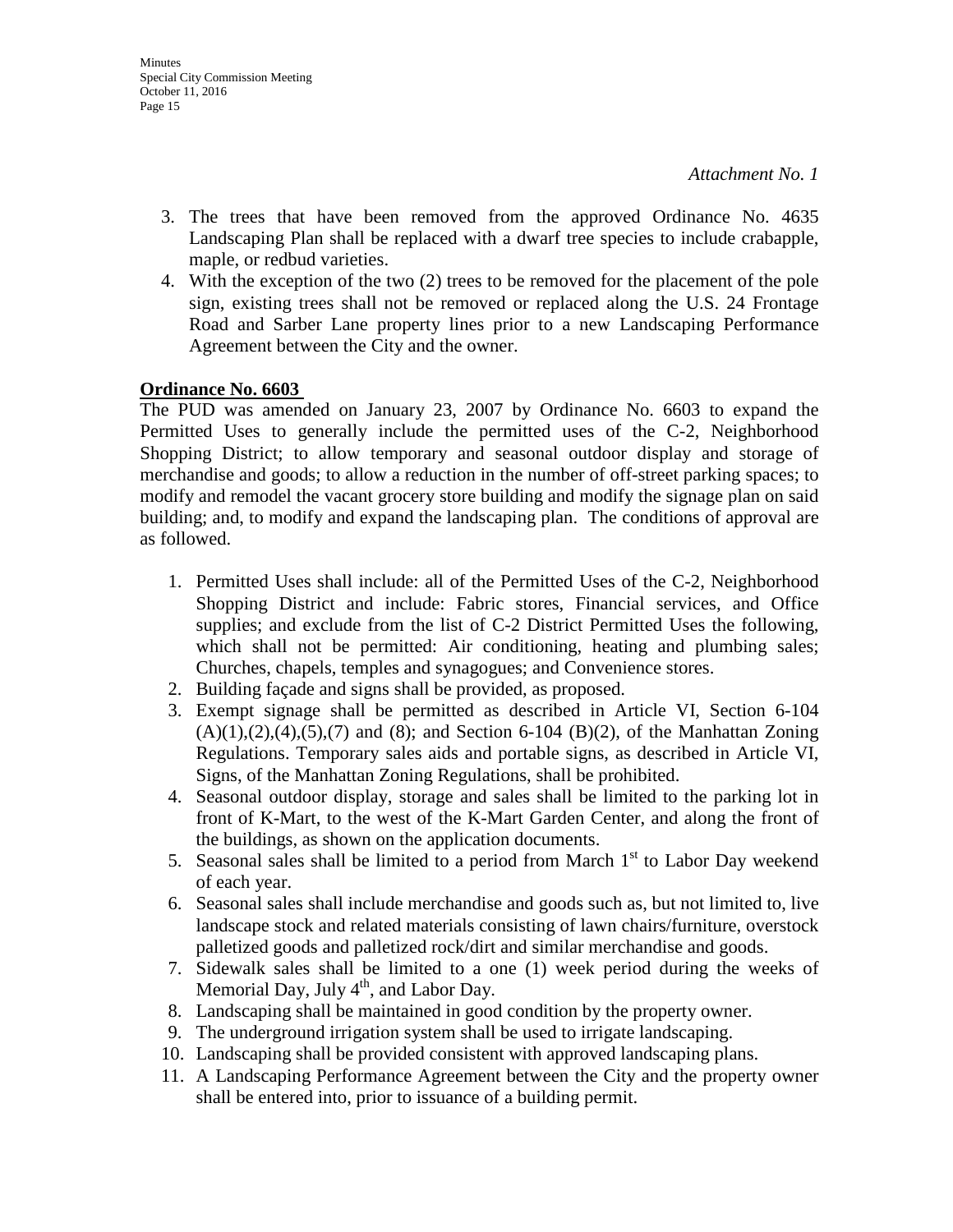- Minutes Special City Commission Meeting October 11, 2016 Page 16
	- 12. With the exception of the K-Mart Seasonal Outdoor Display Area identified on the site plans, all entrance and exit drives, access drives and travel lanes located within the K-Mart PUD, as shown on the Amendment site plans dated 12-08-06, shall remain open and free of any obstructions or barriers which will unreasonably impair or interfere with the free and orderly flow of public ingress, egress and travel.

### **Ordinance No. 6721**

Ordinance No. 6721 was approved on September 2, 2008 to facilitate approximate 1,300 square feet of the northeastern corner of the site to be rezoned to C-5, Highway Service Commercial District and be a part of a Final Plat with the adjacent property. The Final Plat created the lot configuration that is present today. The only condition of approval was to ensure that the rezoning of the 1,300 square foot area was completed.

## **PROPOSED AMENDMENT**

The applicant has proposed to amend the original PUD ordinance and subsequent amending ordinances of the PUD to construct a new commercial building in place of the current structure. The proposed uses and building footprint are similar to the current PUD requirements. The PUD amendment is in the form of a Final Development Plan to be known as the Plaza De Maria Final Development Plan.

The permitted uses proposed in the PUD Amendment are all permitted uses in the C-2, Neighborhood Shopping District (C-2 District regulations are attached). The proposed PUD Amendment is to create a commercial retail center that is similar to the C-2 District.

The PUD was amended in 2007 to include a majority of the C-2 District uses, with the exception of Air conditioning, heating and plumbing sales; Churches, chapels, temples and synagogues; and Convenience stores. City Administration recommended to the applicant that churches, chapels, temples, synagogues and other religious establishments should be a permitted use to avoid conflicts with the Federal Religious Land Use and Institutionalized Persons Act (RLUIPA) of 2000. RLUIPA is intended to protect individuals, houses of worship, and other religious institutions from discrimination in zoning and landmarking laws. Considering the PUD Amendment is approved through a City ordinance, it is the City's preference that the basics of RLUIPA are preserved and these uses are permitted. The property owner can then decide what businesses they choose to lease to.

Similarly, the development is a retail center, which air conditioning, heating and plumbing would commonly fall within that development category. The property owner can determine which businesses they would prefer within their development.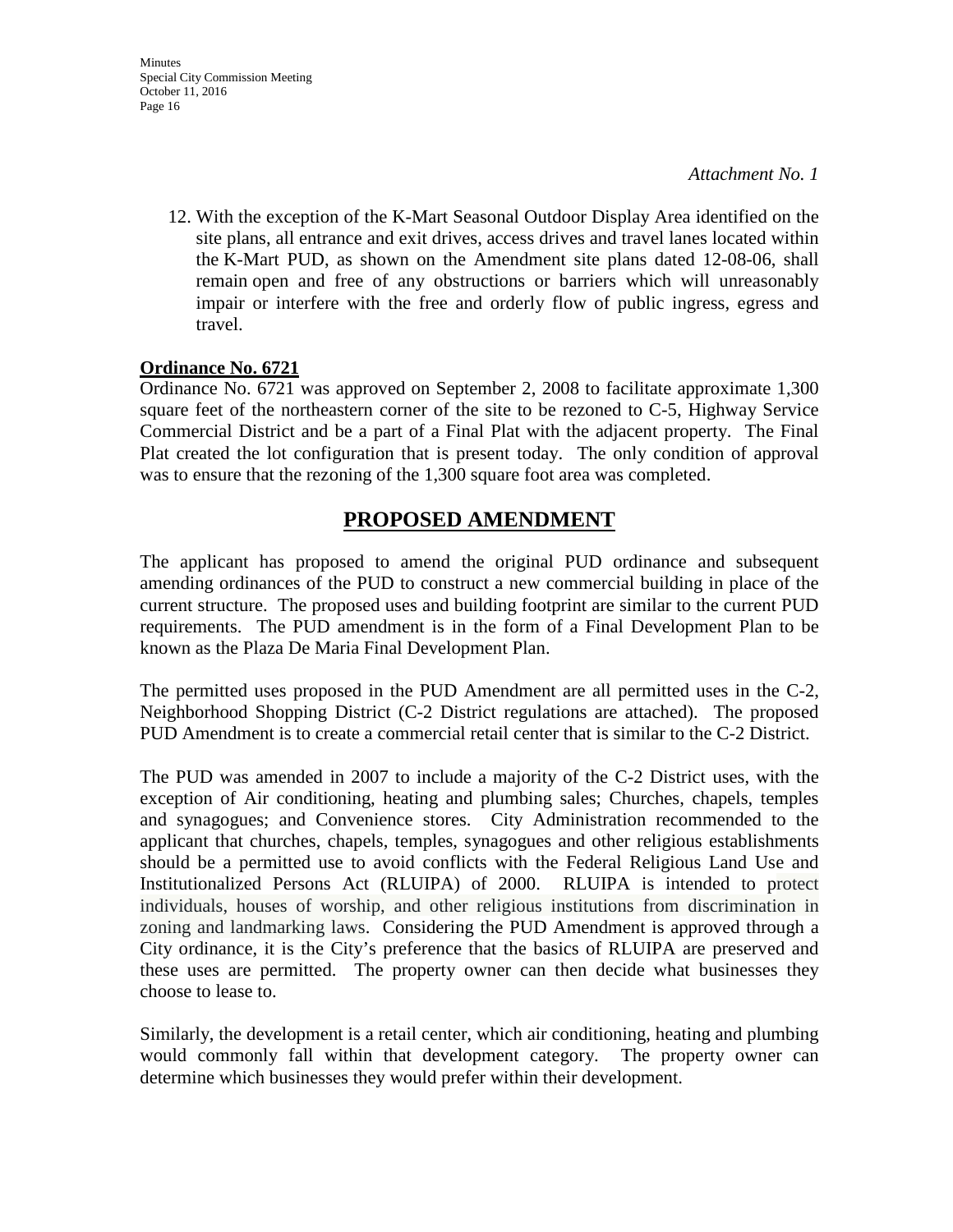Minutes Special City Commission Meeting October 11, 2016 Page 17

Finally, a stand along convenience store is not proposed on the site plan. A future addition of an out lot for this use would require the Final Development Plan be amended.

### **Proposed Buildings, Structures, and Phasing**

The applicant has proposed to raze the existing building (122,395 square feet), where the former K-Mart store, Genesis Health Club and vacant tenant spaces are located, and construct a new commercial shopping center.

The new building will be 125,872 square feet in area for 4 retail businesses. The Final Development Plans shows Academy Sports will be located in Tenant Space A, which will be 63,300 square feet in area. Tenant Spaces B, C, D do not have defined areas shown on the Final Development Plan. However, Ross Dress For Less and Home Goods are shown as potential tenants in Space C and D, respectfully. No tenant has been stated for Tenant Space B.

The proposed building is to be approximately 44 feet to the top of the tallest cornice. The building is designed to have a corniced topped parapet on the front facades with varying heights. The main exterior material for the front facades of the building will be EFIS, with a split-façade masonry wainscot, capped with a concrete sill. The paint color pallet of the EFIS and masonry will be natural tone colors (whites, grays, tans etc.)

A loading dock is proposed on the west side of the Academy Sports space (Tenant Space A). The proposed landscape plan shows that the loading dock will be screened by a row of 6 foot tall evergreen trees.

The proposed Final Development Plan shows areas devoted to outdoor display of merchandise for the retail businesses. Year-round outdoor display of merchandise next to the building is proposed for all 4 tenants. City Administration proposes a condition of approval that the location of the display merchandise shall kept in an orderly condition and provide a clear path for pedestrians that complies with the American with Disabilities Act and the Manhattan Fire Code.

An approximate 2,500 square foot display area is proposed in the off-street parking lot in front of Academy Sports (Tenant Space A). This area is proposed to be used within 14 off-street parking spaces directly to the south of the store. The applicant's consultant has provided a description of the display area and proposed use limitations: "The area within the parking lot designated on the Site Plan as "Outdoor Display Area" may be used for the display, but not for the actual completion of sale, of seasonal or promotional merchandise at any time between April 1 and October 1 of each calendar year." City Administration is recommending a condition that this area complies with the stated dates of operation and be maintained in an orderly condition that does not cause a conflict with vehicular or pedestrian traffic in the area.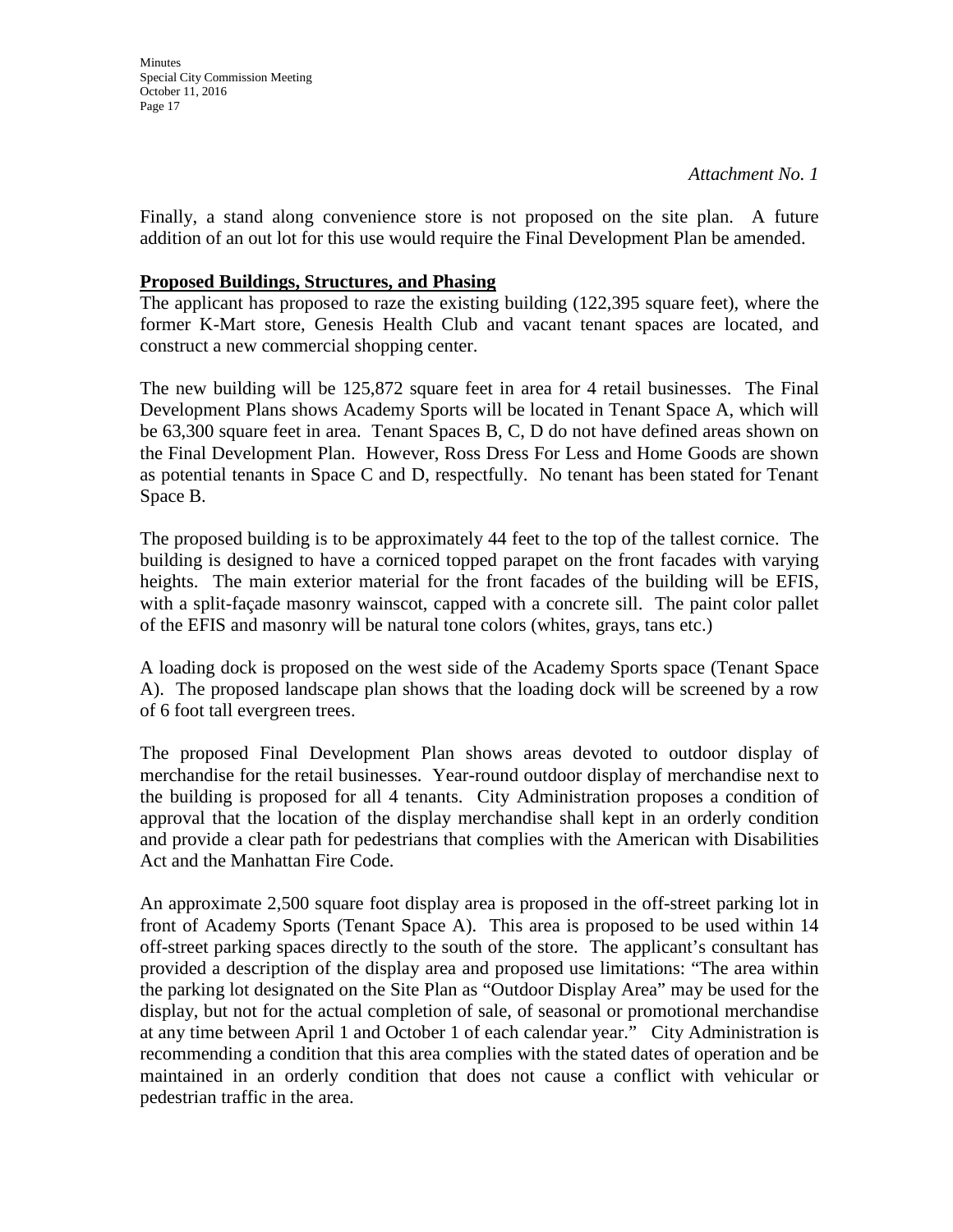The building will be constructed at once, with no phasing of the development

### **Proposed Lot Coverage**

| Use                              | <b>Square Feet</b> | <b>Percentage</b> |
|----------------------------------|--------------------|-------------------|
| <b>Building</b>                  | 125,872            | 30.92%            |
| Paved Area (Parking & Driveways) | 251,496            | 61.78%            |
| Landscape/Open Space             | 29,343             | 7.20%             |
| <b>Total Impervious</b>          | 407,070            |                   |

## **PROPOSED SIGN:**

The proposed Final Development Plans shows walls signs proposed for the 4 tenant spaces and a new pylon sign to be located near the entrance of the development along the E. Poyntz Avenue Frontage Road. The wall signs are to be internally illuminated, individual channel letters.

Academy Sports (Tenant Space A) will have 3 wall signs consisting of individual channel letters and their logo. The company name will be located above the main entrance and will be approximately 12 feet tall and 48 feet in area (total of 576 square feet). A logo sign is proposed on both sides of front façade. These company logo signs are approximately 8 feet in height and 9 feet in width.

No specific signage is proposed for the Tenant Space B. Proposed signage area is shown on the architectural plans above the main entrance that is to be approximate 11 feet in height, 27.5 feet in width and approximately 303 feet in total sign area.

A wall sign is proposed above the main entrance for Ross Dress For Less (Tenant Space C). This sign will be approximately 12 feet tall and 42 feet wide for a total proposed signage area of 504 square feet. .

A similar individual channel letters wall sign is proposed the Home Goods space (Tenant Space D). This sign area will be approximately 6 feet tall and 40 feet in width.

Although specific signs area shown on the Final Development Plan for the businesses, City Administration would permit any individual channel letters that can be located within these rectangular signage areas.

The applicant has proposed to erect a new pylon sign at the entrance to the shopping center along the E. Poyntz Avenue/U.S. Highway 24 Frontage Road. This sign will be 30 feet in height, with a total of 240 square feet of sign area. The pylon sign will provide signage the development and the 4 tenant spaces.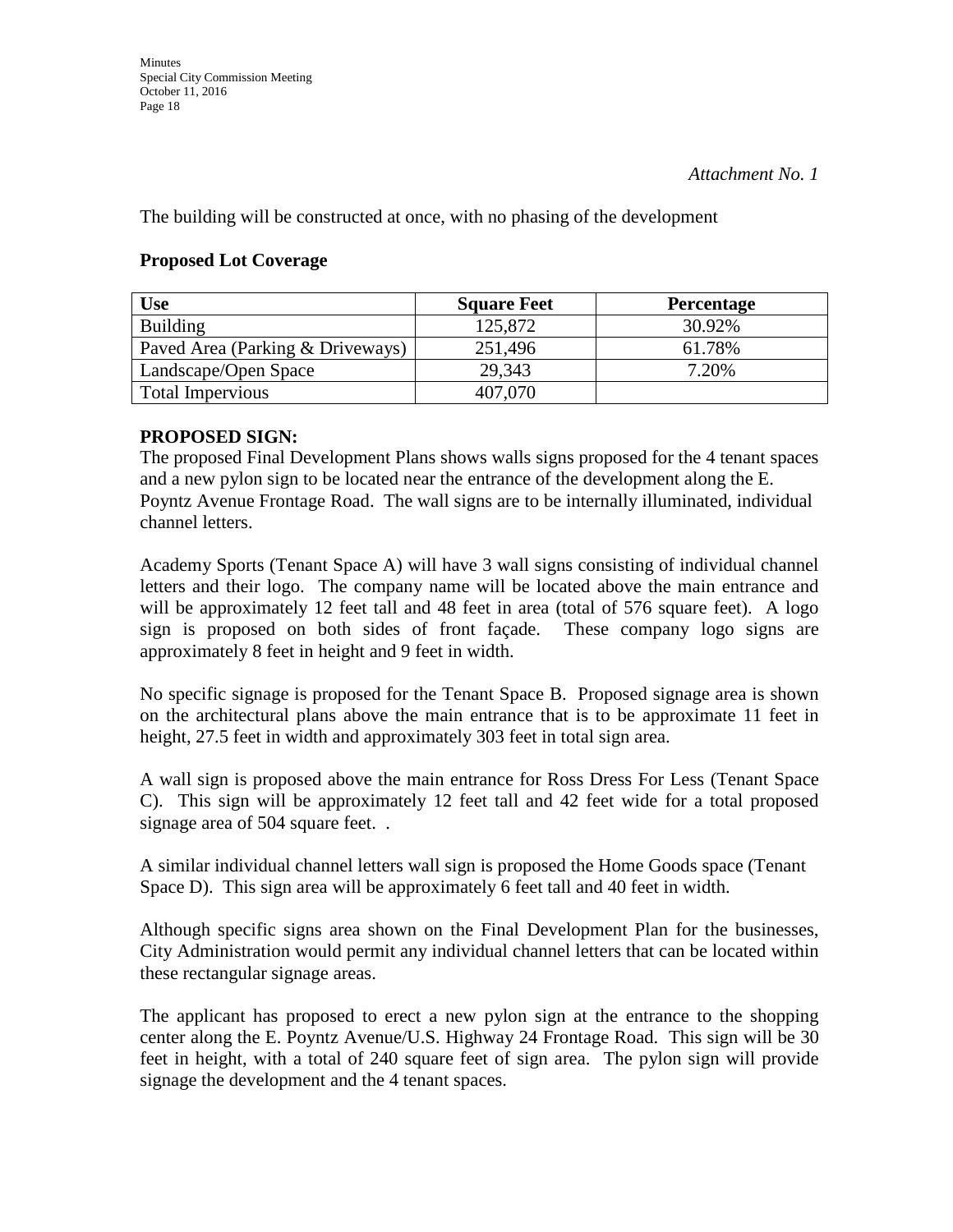Minutes Special City Commission Meeting October 11, 2016 Page 19

The applicant has proposed to allow temporary signs (banner signs, sales aids, etc.), as allowed in the C-2 District Sign Regulations, which is 3 temporary signs of any size per business.

Exempt sign requirements set out in Condition 3 above changed since approval of the last PUD Amendment in 2008. Updated with this amendment are those exempt signs described in Article VI, Section 6-102 (A)(a), (b), (c), (e), (g), (h), (i), (j), (k), (l), and (m) of the Manhattan Zoning Regulations.

**PROPOSED LIGHTING:** Lighting of the site will consist of 30 foot tall light poles in the parking lot, building lights at entrances and security lights at the rear of the building. As required by the Zoning Regulations, the site lighting is required to be shielded and full cut-off design.

# **MATTERS TO BE CONSIDERED WHEN AMENDING A PLANNED UNIT DEVELOPMENT**

**1. WHETHER THE PROPOSED AMENDMENT IS CONSISTENT WITH THE INTENT AND PURPOSE OF THE APPROVED PUD, AND WILL PROMOTE THE EFFICIENT DEVELOPMENT AND PRESERVATION OF THE ENTIRE PUD:** The intent and purpose of the Kmart Addition PUD is to establish a broad range of retail and commercial service uses in a retail center setting.

The applicant states: "The requested amendment to the PUD is to substitute a new and revised final development plan. The use of the property as a retail center as contemplated and intended by the PUD as originally approved will not be changed. The new final development plan will allow a total redevelopment of the PUD into a modern and efficient retail facility and enhance its longevity as an important retail asset for the community."

**2. WHETHER THE PROPOSED AMENDMENT IS MADE NECESSARY BECAUSE OF CHANGED OR CHANGING CONDITIONS IN OR AROUND THE PUD, AND THE NATURE OF SUCH CONDITIONS:** The applicant states "The existing retail building within the PUD is functionally obsolete. The proposed amended final development plan will allow the existing retail building to be razed and replaced with a new building which more closely meets the current needs and demands of retail tenants.

The amendment is necessary because of the substantial changes that are being proposed to the site, including the new retail building, razing the automotive repair business building and changes to the off-street parking lot and landscaping.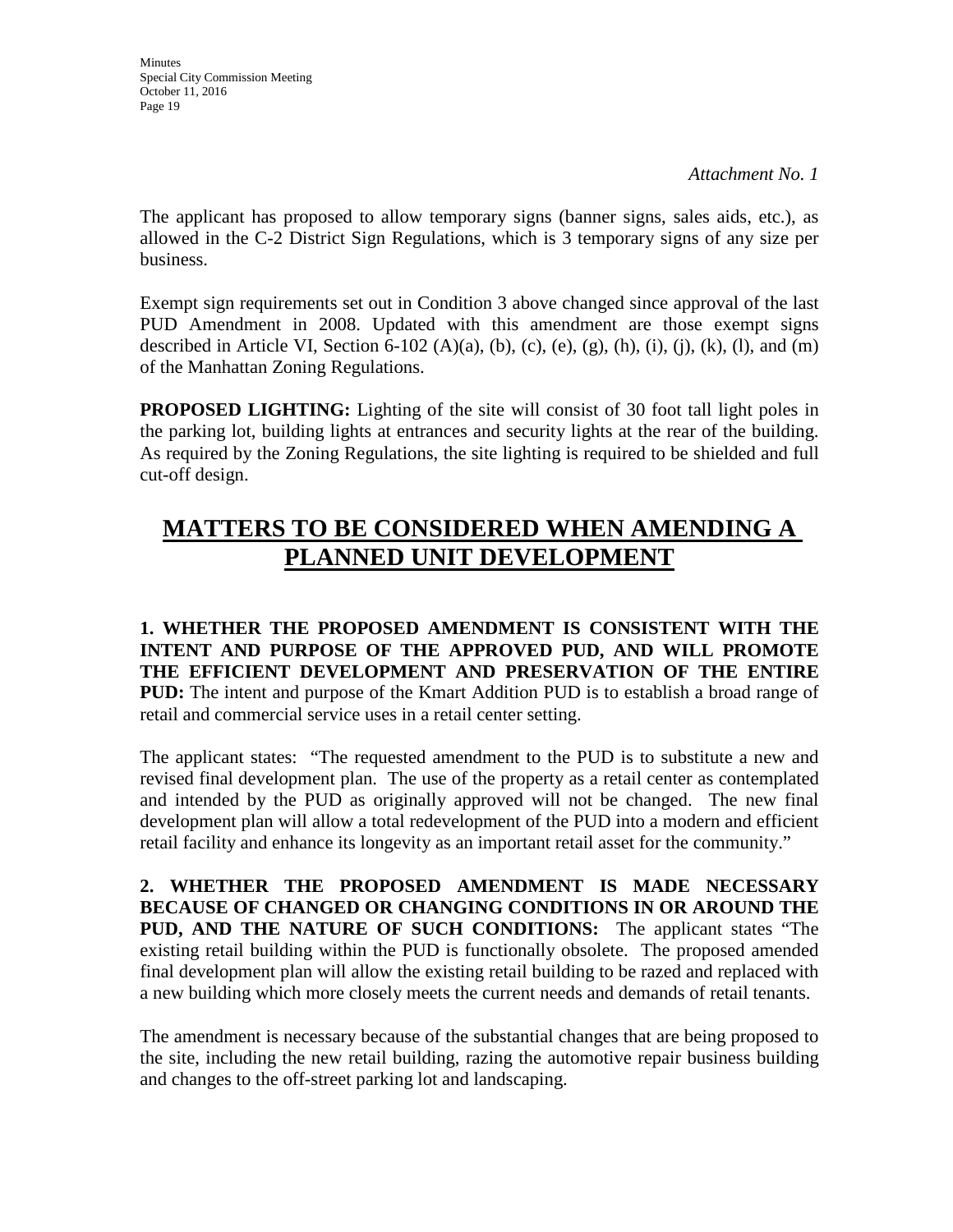## **3. WHETHER THE PROPOSED AMENDMENT WILL RESULT IN A RELATIVE GAIN TO THE PUBLIC HEALTH, SAFETY, CONVENIENCE OR GENERAL WELFARE, AND IS NOT GRANTED SOLELY TO CONFER A SPECIAL BENEFIT UPON ANY PERSON.**

According to the applicant "The proposed amendment will benefit the general public in that it will allow replacement of an outdated and largely vacant retail building with a new and modern complex. The new facility will represent a significant aesthetic improvement to the neighborhood and will also improve the retail shopping opportunities for the general public.

# **ADDITIONAL MATTERS TO BE CONSIDERED WHEN AMENDING A PLANNED UNIT DEVELOPMENT**

**1. LANDSCAPING:** New landscaping is proposed throughout the site. A mix of deciduous trees, evergreen trees, shrubs, and ornamental grasses will line the outer edge of the off-street parking lot and within new landscape islands within the parking field. Screening in the form of tall and dense evergreen trees is proposed to the west of the truck loading area associated with the Academy Sports space (Tenant Space A)

**2. SCREENING:** As previously mentioned, the truck loading area for Academy Sports is proposed to be screened by evergreen trees. The landscaping plan shows that these trees are to be 6 feet in height. To ensure proper screening of the loading area along Sarber Lane, a condition of approval is recommend by City Administration that these trees are to be a minimum of 6 feet in height at the time of planting to ensure adequate screening is provided.

A trash compactor is to be located to the east of the truck loading area for Academy Sports. This trash compactor will also be screened by the proposed landscaping.

Trash dumpsters for the other 3 tenant spaces have not been specifically located on the Final Development Plan, but a note is provided that these dumpsters will be screened. City Administration is recommending a condition of approval that these trash dumpsters shall be located at the rear of the building and completely screened by a sight obscuring wood fence or masonry wall that is at least 6 feet in height.

**3. DRAINAGE:** Stormwater drainage for the site will utilize the existing area inlets and underground pipes within the off-street parking lot to collect and direct stormwater runoff to the existing public storm sewer along Sarber Lane. New roof drains will connect to the area inlets and underground pipes to the north of the building that also connects to the system along Sarber Lane. This public storm sewer directs collected runoff to the "Pretty Ditch" and ultimately to the Kansas River via the gate/pump station at the levee.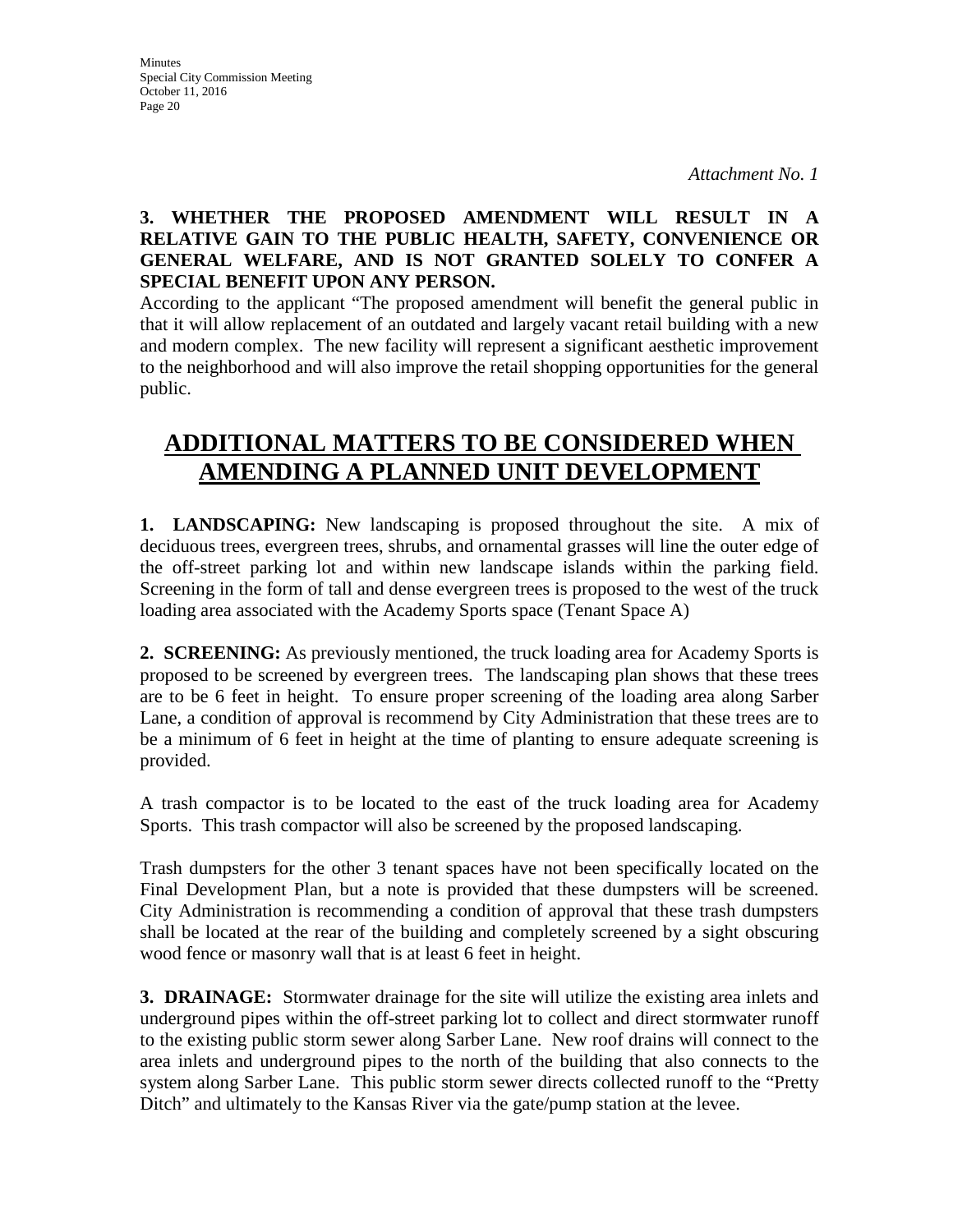Because the existing site is largely impervious surfaces and the proposed redevelopment plans are similar to the existing conditions, the City Engineer and Stormwater Engineer waived the drainage study for the PUD Amendment. Both engineers approve of the stormwater management plans.

**4. CIRCULATION:** The main access point into the shopping center is from the E. Poyntz Avenue/U.S. Highway 24 Frontage Road. Secondary to the site, including the business delivery routes is from Sarber Lane. It appears that the subject site and the commercial property to the east have a private cross easement between the 2 commercial properties.

Traffic. The proposed retail uses are consistent with the permitted uses of the PUD and the new building will be relatively the same size. Also the access points into the site are not proposed to be changed. For these reasons, the City Engineer has waived the need for a traffic study.

Off-Street Parking. The proposed Final Development Plan shows 463 new and existing off-street parking spaces on the subject site. The applicant has calculated the off-street parking requirements for general retail, which is 1 parking space for each 250 square feet of net floor area. The applicant calculated the net floor area of the proposed building at 107,278 square feet, deducting 15% of the floor area for space not calculated towards parking requirements, such as bathrooms, hallways and storage space. Using this calculation, the new building would require a minimum of 429 off-street parking spaces. There appears to be adequate parking spaces on the subject site.

Additionally, there is the potential for available spaces to the east in the adjacent parking lot on the neighboring retail property. Although these are 2 separate commercial properties in 2 separate zoning districts, both properties appear to function as one retail center.

Pedestrian/Bicycle Access. Pedestrian access to the building will be from the off-street parking lot and a sidewalk proposed on Sarber Lane. The Sarber Lane sidewalk will start and the northwest corner of the parking lot and extent to the intersection Sarber Lane and E. Poyntz/U.S. Highway 24 Frontage Road. A sidewalk connection is available to the west along the Frontage Road. No other sidewalks existing in the area. Connections to future sidewalks will occur as neighboring properties redevelop or road improvements in the area occur.

A bicycle rack is shown on the Final Development Plan in front of the building between Academy Sports (Tenant Space A) and Tenant Space B.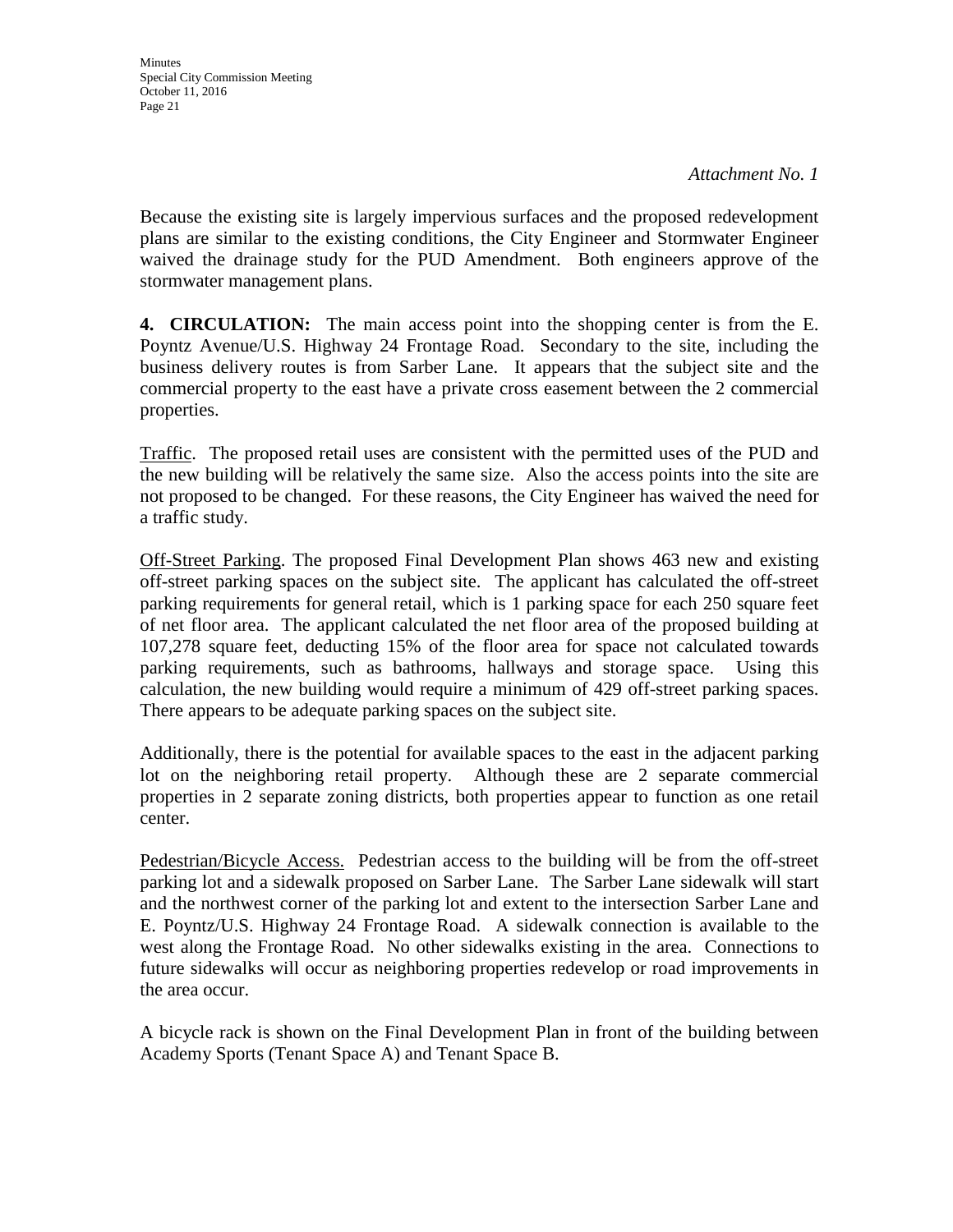**5. OPEN SPACE/LANDSCAPED AND COMMON AREA:** There is no common area dedicated in the K-Mart Commercial PUD. Landscaped open space will be located on the outer edges of the off-street parking lot.

**6. CHARACTER OF THE NEIGHBORHOOD:** The area is characterized by a mix of retail and service commercial uses along East Poyntz Avenue and Sarber Lane. Some commercial areas are characterized as shopping centers and some are individual sites. Industrial manufacturing uses are in the neighborhood, but not along the same access routes as the retail and service commercial uses.

# **MATTERS TO BE CONSIDERED WHEN REZONING**

**1. EXISTING USE:** K-Mart Commercial PUD: vacant retail center, which was location for the K-Mart department store with garden center, hardware store and auto service center.

**2. PHYSICAL AND ENVIRONMENTAL CHARACTERISTICS:** The PUD is a developed retail shopping area with off-street parking lots, access drives and parking lot landscape islands and perimeter landscaping.

The subject site is in the Zone X, Protect by Levee Floodplain. This is a low to moderate floodplain that does not have specific floodplain regulations associated with it.

## **3. SURROUNDING LAND USE AND ZONING:**

- **(1) NORTH:** Highway service commercial uses and industrial uses, including automotive service businesses and land associated with Manko Window Systems, C-5, Highway Service Commercial District and I-2, Industrial Park District
- **(2) SOUTH:** E. Poyntz Avenue/U.S. Highway 24 Frontage Road right-of-way, a 2 lane local commercial street and U.S. Highway 24, a divided 4-lane highway, an Union Pacific Railroad tracks; I-3, Light Industrial Park District
- **(3) EAST:** Town East retail shopping center, undeveloped highway service commercial lot: PUD, C-2, Neighborhood Shopping District and C-5 District.
- **(4) WEST:** Machine shop, automotive repair businesses, Dillon's Grocery Store and the Manhattan Crossing Shopping Center; C-5 District and PUD.

## **GENERAL NEIGHBORHOOD CHARACTER:** See above under **6, Character of the Neighborhood.**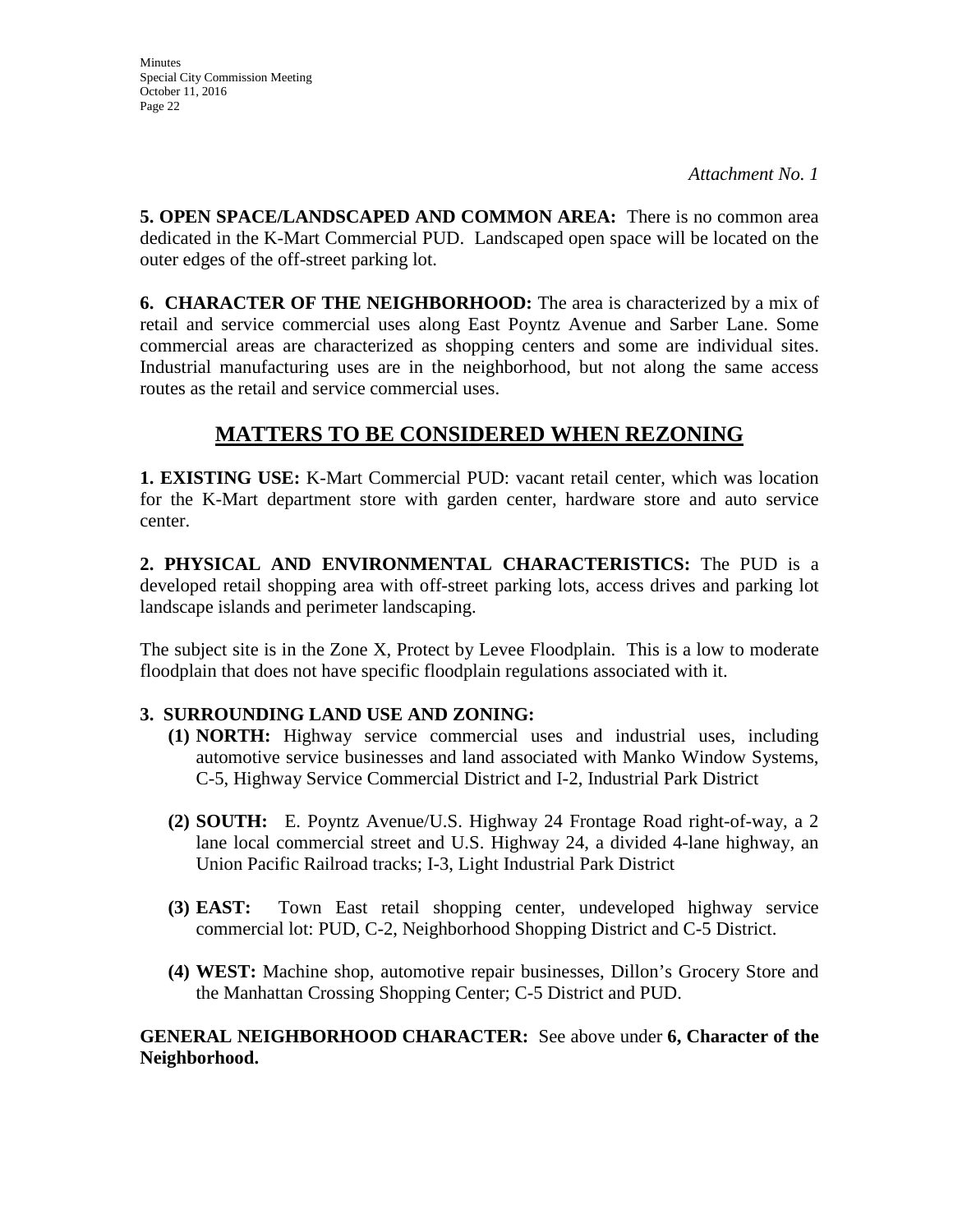**SUITABILITY OF SITE FOR USES UNDER CURRENT ZONING:** The site is suitable for the permitted uses. However, the applicant has stated the existing building is obsolete for the current retail market requirements.

**6. COMPATIBILITY OF PROPOSED DISTRICT WITH NEARBY PROPERTIES AND EXTENT TO WHICH IT MAY HAVE DETRIMENTAL AFFECTS:** The proposed PUD Amendment and Final Development Plan are similar in use, size and character to the existing PUD before the retail became vacant in recent years. Several of the adjacent properties are also large box retail stores. The proposed PUD Amendment should be compatible to nearby properties.

**7. CONFORMANCE WITH COMPREHENSIVE PLAN:** The rezoning site is in the Southeast Planning Area of the Future Land Use Map of the Manhattan Area 2035 Comprehensive Plan. This Future Land Use Maps identifies the K-Mart Shopping Center as Community Commercial (CC), which is a mix of retail and commercial services in a unified setting that serves the entire community. The proposed Amendment to the PUD will continue these types of activities and conforms to the Comprehensive Plan.

The proposed Amendment is in conformance with the Comprehensive Plan.

### **8. ZONING HISTORY AND LENGTH OF TIME VACANT AS ZONED:**

| June 17, 1969    | City Commission approves first reading of an ordinance annexing<br>and rezoning the site to E, Light Industrial District.                 |
|------------------|-------------------------------------------------------------------------------------------------------------------------------------------|
| July 1, 1969     | City Commission approves second reading of an ordinance to annex<br>and rezone the site to E, Light Industrial District.                  |
| January 13, 1969 | Manhattan Urban Area Planning Board (MUAPB) conducts Public<br>Hearing and recommends approval of new Zoning Map and Zoning<br>Ordinance. |
| April 1, 1969    | City Commission considers first reading of Zoning Map and Zoning<br>Ordinance.                                                            |
| July 15, 1969    | City Commission approves second reading of Zoning map and<br>Zoning Ordinance.                                                            |
| May 14, 1973     | City Planning Board conducts Public Hearing to consider rezoning<br>to Planned Development District and recommends approval.              |
| July 10, 1973    | City Commission approves first reading to rezone to PDD.                                                                                  |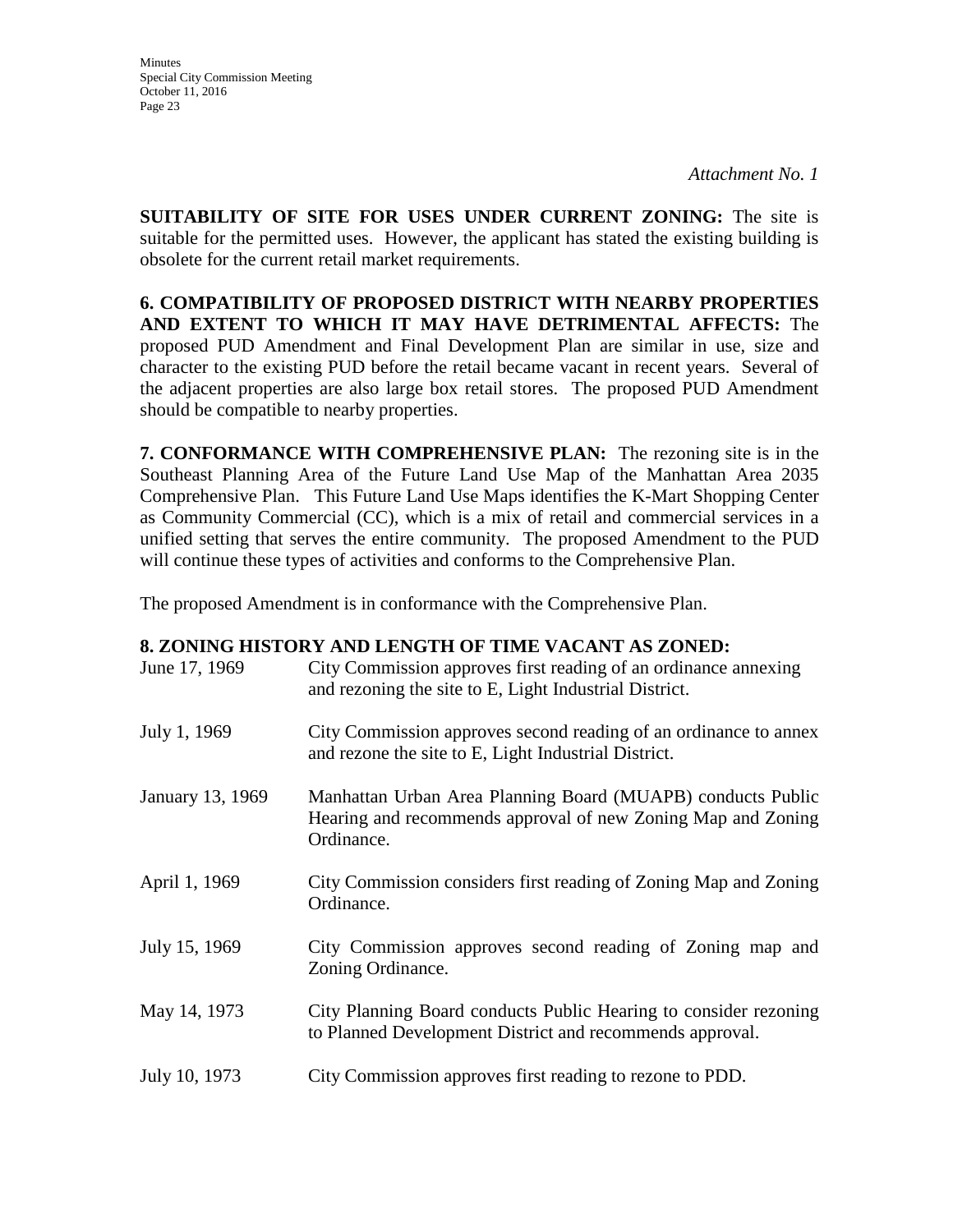*Attachment No. 1* 

| August 7, 1973    | City Commission approves second reading to rezone to PDD.                                                                                                     |
|-------------------|---------------------------------------------------------------------------------------------------------------------------------------------------------------|
| April 11, 1985    | MUAPB approves amendment to Final Development Plan to<br>expand Food 4 Less.                                                                                  |
| October 15, 1987  | MUAPB approves amendment to the Final Development Plan to<br>expand K-Mart Garden Shop.                                                                       |
| February 5, 1990  | MUAPB conducts Public Hearing and recommends approval to<br>rezone site to a new PUD in order to expand K-Mart and add the<br>Auto Center Building.           |
| February 20, 1990 | City Commission approves first reading to rezone to PUD (Ord.<br>4635).                                                                                       |
| March 20, 1990    | City Commission approves second reading of Ord. 4635.                                                                                                         |
| July 2, 1990      | MUAPB approves Final Plat of K-MART Addition, Lot 1.                                                                                                          |
| July 17, 1990     | City Commission accepts rights-of-way and easements for Lot 1.                                                                                                |
| March 3, 1997     | <b>MUAPB</b> conducts Public Hearing to amend Final Development<br>Plan and recommends approval to modify signage on the Auto<br>Center.                      |
| April 1, 1997     | City Commission approves Ordinance No. 5021 amending signs for<br>auto center.                                                                                |
| August 4, 2003    | MUAPB conducts Public Hearing and recommends approval of<br>proposed amendments for a pole sign and modification of the<br>landscape plan.                    |
| August 19, 2003   | City Commission considers first reading of an amendment to allow<br>a pole sign and modification of the landscape plan.                                       |
| September 2, 2003 | City Commission approves Ordinance No. 6359 amending the PUD<br>to allow a pole sign and modification of the landscape plan.                                  |
| October 2, 2006   | MUAPB tables public hearing on proposed amendment to include<br>C-2 District uses and Farm and Ranch Supply stores with outdoor<br>storage, to Oct. 16, 2006. |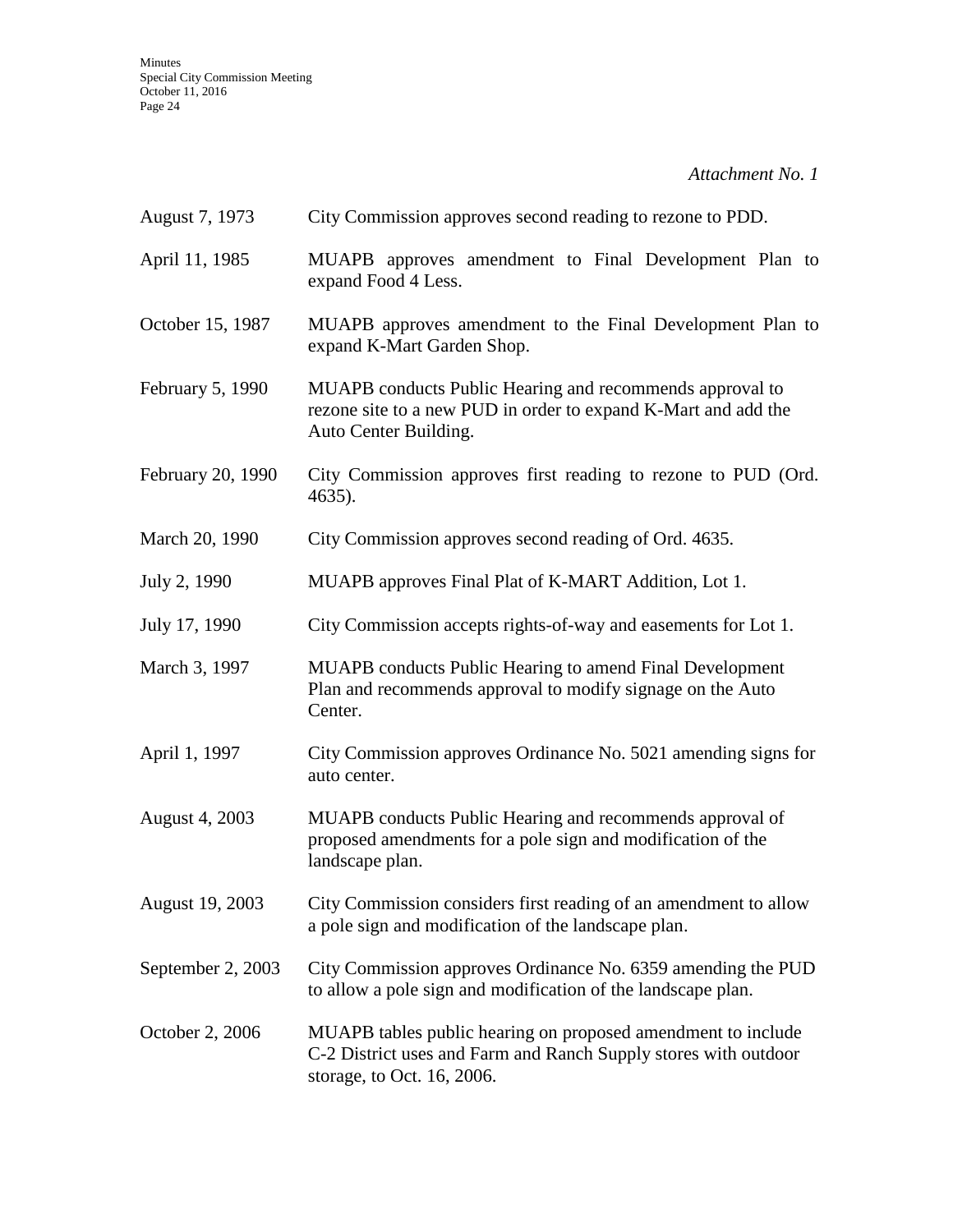*Attachment No. 1* 

| October 16, 2006       | MUAPB denies proposed Amendment of the K-Mart Planned Unit<br>Development, based on questions related to off-street parking,<br>circulation and the size of the outdoor storage areas.                                                                                                                                                                                                                                                   |
|------------------------|------------------------------------------------------------------------------------------------------------------------------------------------------------------------------------------------------------------------------------------------------------------------------------------------------------------------------------------------------------------------------------------------------------------------------------------|
| October 18, 2006       | Owner withdraws amendment application.                                                                                                                                                                                                                                                                                                                                                                                                   |
| November 2, 2006       | New revised amendment application submitted.                                                                                                                                                                                                                                                                                                                                                                                             |
| December 18, 2006      | MUAPB conducts public hearing on revised amendment proposal<br>to add C-2 District uses and define seasonal display areas, modify<br>the façade and wall signage, reduce parking and modify the<br>landscape plan. MUAPB recommends approval with 12 conditions.                                                                                                                                                                         |
| December 26, 2006      | City Clerk's Office receives protest petition from Chris Curtin,<br>which is determined to be valid.                                                                                                                                                                                                                                                                                                                                     |
| <b>January 9, 2007</b> | City Commission considers first reading of an ordinance amending<br>the K-Mart PUD as proposed. Protest petition withdrawn by Chris<br>Curtin. City Commission, on a vote of 5-0, overrides the Planning<br>Board's recommendation and approves first reading of an ordinance<br>amending the K-Mart PUD as proposed, with 11 conditions in Staff<br>Report and with the revised $12th$ condition recommended by City<br>Administration. |
| January 23, 2007       | City Commission approves Ordinance No. 6603 amending the K-<br>Mart PUD as proposed, with 11 conditions in Staff Report and<br>revised 12 <sup>th</sup> condition recommended by City Administration.                                                                                                                                                                                                                                    |
| <b>August 4, 2008</b>  | MUAPB conducts public hearing on PUD amendment and rezoning<br>of 1,302 square foot tract of land from K-Mart PUD to C-5 and<br>recommends approval. MUAPB approves Final Plat of Lots 1, 2,<br>and 3, KMART Addition, Unit 2, subject to approval of amendment<br>and rezoning.                                                                                                                                                         |
| August 19, 2008        | City Commission approves first reading of an ordinance amending<br>the K-Mart PUD and rezoning of a 1,302 square foot portion of the<br>PUD from PUD to C-5 District.                                                                                                                                                                                                                                                                    |
| September 2, 2008      | City Commission approves Ordinance Nos. 6721 and 6722<br>amending the K-Mart PUD and rezoning a 1,302 square foot<br>portion of the PUD to C-5 District; and, accepted the easements and<br>rights of way as shown on the Final Plat of K-Mart Addition, Unit<br>2.                                                                                                                                                                      |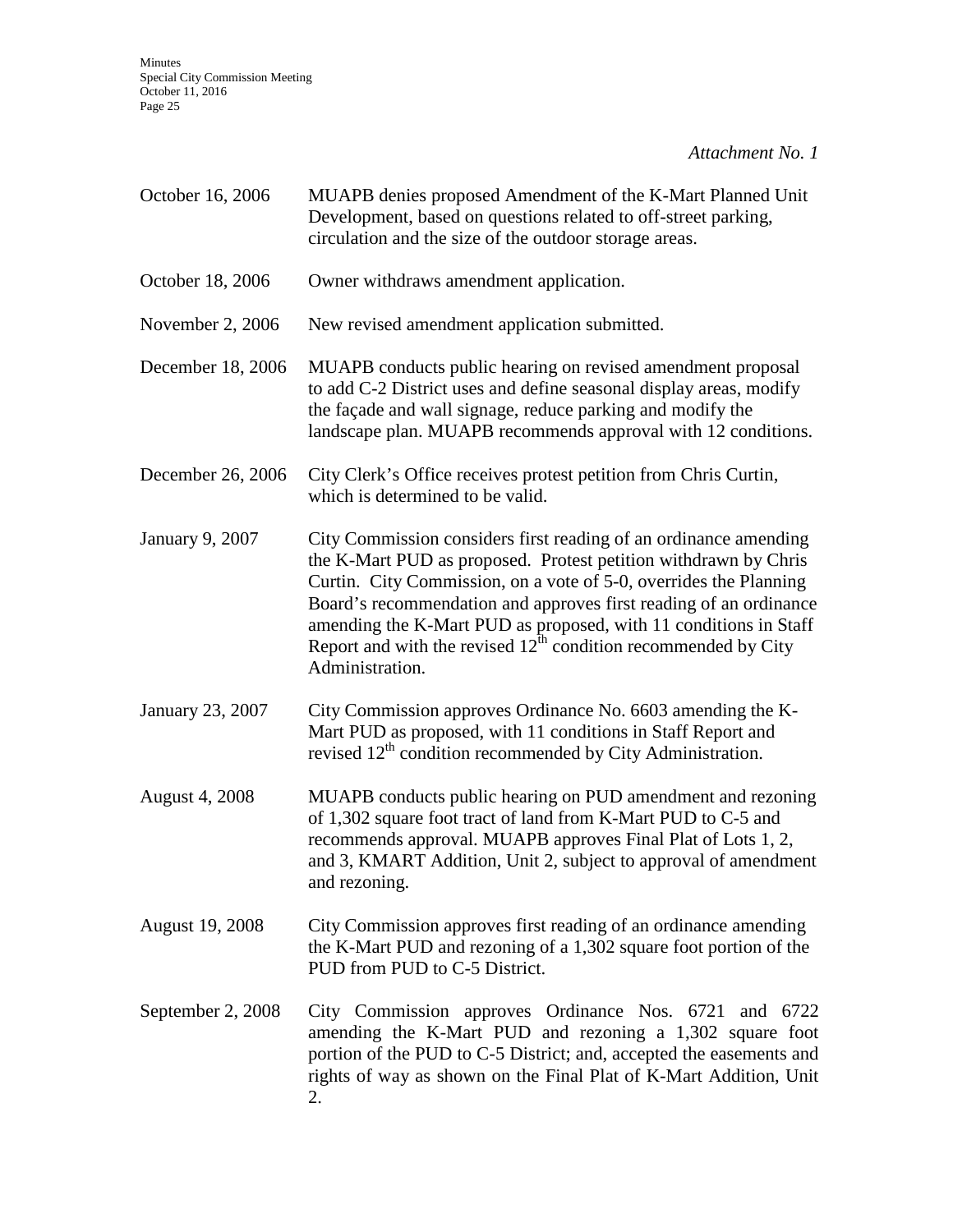**9. CONSISTENCY WITH INTENT AND PURPOSE OF THE ZONING ORDINANCE:** The intent and purpose of the Zoning Regulations is to protect the public health, safety, and general welfare; regulate the use of land and buildings within zoning districts to assure compatibility; and to protect property values.

The PUD Regulations are intended to provide a maximum choice of living environments by allowing a variety of housing and building types; a more efficient land use than is generally achieved through conventional development; a development pattern that is in harmony with land use density, transportation facilities and community facilities; and a development plan which addresses specific needs and unique conditions of the site which may require changes in bulk regulations or layout. The proposed PUD is consistent with the intent and purposes of the Zoning Regulations, and the intent of the PUD Regulations, subject to the conditions of approval.

Subject to the conditions of approval, the proposed amendment is consistent with the Zoning Regulations.

**10. RELATIVE GAIN TO THE PUBLIC HEALTH, SAFETY AND WELFARE THAT DENIAL OF THE REQUEST WOULD ACCOMPLISH, COMPARED WITH THE HARDSHIP IMPOSED UPON THE APPLICANT:** There appears to be no relative gain to the public, which denial would accomplish. No adverse impacts to the public are expected. There may be a hardship to the applicant if the amendment is denied.

**11. ADEQUACY OF PUBLIC FACILITIES AND SERVICES:** Adequate public utilities and facilities are available to serve the PUD.

## **12. OTHER APPLICABLE FACTORS:** None.

**13. STAFF COMMENTS:** City Administration recommends approval of the proposed Amendment of Ordinance Nos. 4635, 5027, 6359, 6603 and 6721 and the approved Final Development Plan of the K-Mart Commercial Planned Unit Development, to be known as the Plaza De Maria Final Development Plan. All previous PUD ordinances and conditions of approval shall be superseded by the following conditions, as recommended by City Administration:

- 1. Permitted Uses shall be those permitted in the C-2, Neighborhood Shopping District.
- 2. The locations of the display merchandise areas in front of the building shall kept in an orderly condition and provide a clear path for pedestrians that comply with the American with Disabilities Act and the Manhattan Fire Code.
- 3. The outdoor merchandise display area in the off-street parking lot, as shown on the Final Development Plan shall used for the display of seasonal or promotional merchandise at any time between April  $1<sup>st</sup>$  and October  $1<sup>st</sup>$  of each calendar year.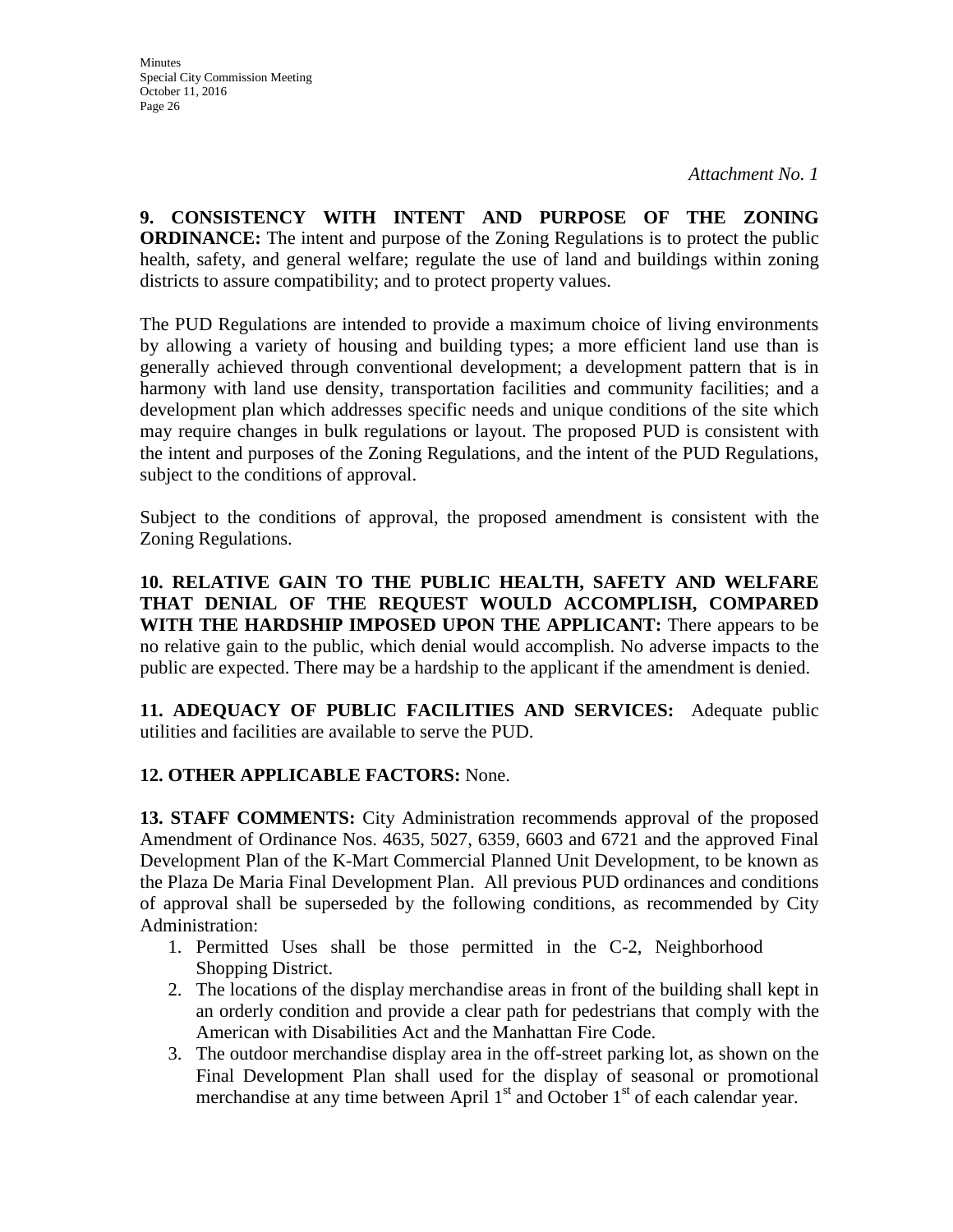This area shall be maintained in an orderly condition and not interfere with vehicular or pedestrian traffic.

- 4. Landscaping and irrigation shall be provided pursuant to a Landscaping Performance Agreement between the City and the owner, which shall be entered into prior to issuance of a building permit.
- 5. The row of evergreen trees to the west of the truck loading area, as shown on the Landscape Plan shall be a minimum of 6 feet in height at the time of planting.
- 6. All landscaping and irrigation shall be maintained in good condition.
- 7. Permanent signs shall be provided as proposed in the application documents.
- 8. The use of temporary signage shall be allowed per the Sign Regulations for the C-2, Neighborhood Shopping District.
- 9. Exempt signage shall be allowed for, as described in Article VI, Section 6-102 (A)(a), (b), (c), (e), (g), (h), (i), (j), (k), (l), and (m), of the Manhattan Zoning Regulations.

## **ALTERNATIVES:**

- 1. Recommend approval of the proposed amendment of Ordinance Nos. 4635, 5027, 6359, 6603 and 6721 and the approved Final Development Plan of the K-Mart Commercial Planned Unit Development, to be known as the Plaza De Maria Final Development Plan stating the basis for such recommendation.
- 2. Recommend denial of the proposed amendment of Ordinance Nos. 4635, 5027, 6359, 6603 and 6721 and the approved Final Development Plan of the K-Mart Commercial Planned Unit Development, to be known as the Plaza De Maria Final Development Plan, stating the specific reasons for denial.
- 3. Table the proposed Amendment to a specific date, for specifically stated reasons.

## **POSSIBLE MOTION:**

The Manhattan Urban Area Planning Board recommends approval of the proposed amendment of Ordinance Nos. 4635, 5027, 6359, 6603 and 6721 and the approved Final Development Plan of the K-Mart Commercial Planned Unit Development, to be known as the Plaza De Maria Final Development Plan, based on the findings in the Staff Report, subject to the 9 conditions of approval recommended by City Administration.

**PREPARED BY:** Chad Bunger, AICP, CFM, Senior Planner

**DATE:** August 30, 2016

16020}SR}AmendKMartPUD\_PlazaDeMaria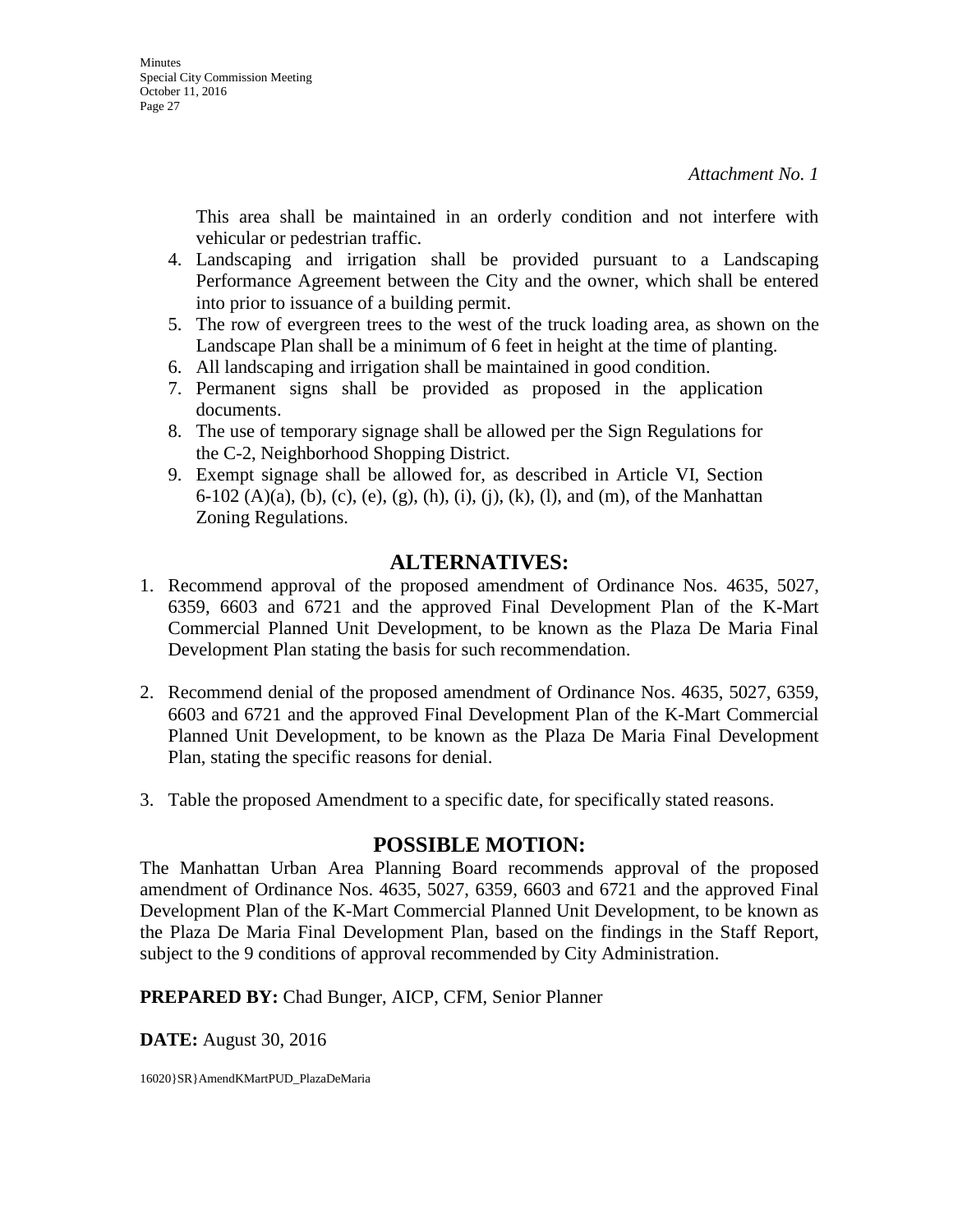

# **INTER-OFFICE MEMORANDUM**

**DATE: August 30, 2016** 

**TO: Manhattan Urban Area Planning Board** 

**MEETING DATE: September 8, 2016** 

- **FROM: Amelia Lewis, Planning Intern Eric Cattell, AICP, Assistant Director for Planning**
- **RE: Amend Article IV District Regulations, Part 3 Industrial Districts, Section 4-307, CTPO, Corporate Technology Park Overlay District, to create the MBPO, Manhattan Business Park Overlay District**

## **BACKGROUND**

The proposed amendment replaces the existing CTPO, Corporate Technology Park Overlay District with the new Manhattan Business Park Overlay District (MBPO). The CTPO District currently covers the Corporate Technology Park, consisting of approximately 185 acres of industrial properties generally located on the west side of the Manhattan Regional Airport and east of Wildcat Creek Road *(see map)*.

The Corporate Technology Park was annexed in 1999 and zoned a combination of I-3, Light Industrial District and I-5, Business Park District, and also included the AO, Airport Overlay District due to its proximity to the Airport. In 2005 the existing Corporate Technology Park Overlay District was added to the entire park, to add a range of permitted service uses to this industrial area (i.e. banks, offices, convenience stores, health clubs, and restaurants) and to add flexibility in the minimum floor area required in the I-5 District.

Most of the existing Technology Park is also subject to private covenants that were developed by a consultant working with the City and the Manhattan Area Chamber of Commerce as part of the original Corporate Technology Park Master Plan process in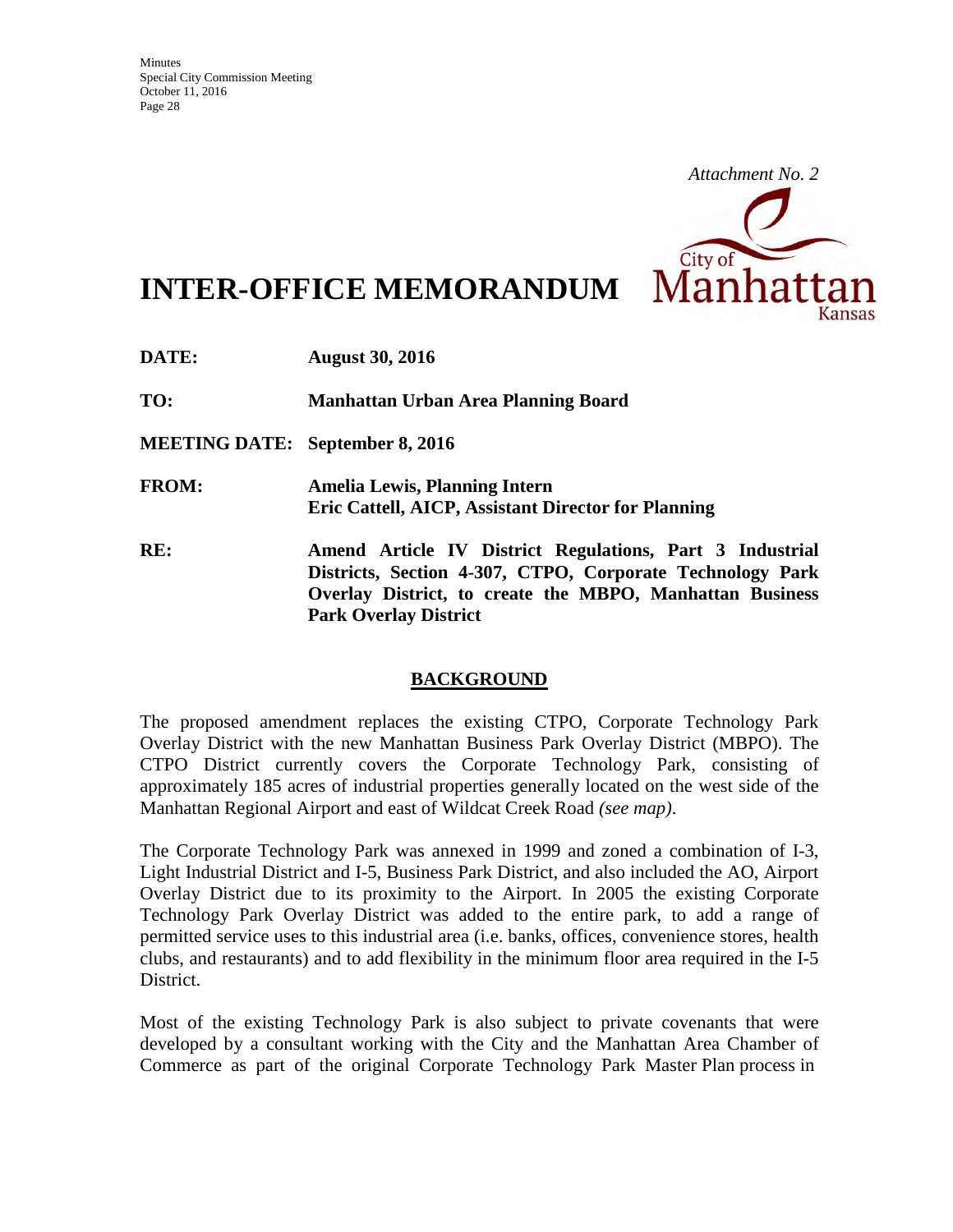1998. The extensive covenants (approximately 40 pages) were filed by the City in 2000 and have been amended twice, and address as number of topics including, permitted and prohibited uses, design guidelines, landscaping, maintenance, the architectural review process, and administration of the covenants.

Change in Market Focus. Through two rounds of discussions (April and June 2016) with the Manhattan Area Chamber of Commerce, and the business and property owners within the existing Technology Park, the proposed amendment to the CTPO District was developed to facilitate the Chamber's efforts to rebrand and market the area as a general business/industrial park, no longer focused exclusively on technology industries as it was originally intended. Since the original development of the Corporate Technology Park in 1999, the regional market focus has shifted away from primarily technology based industries, particularly with construction of NBAF and the other research based activities associated with Kansas State University that will likely expand the need to accommodate a wider range of activities. The new focus is to provide a broader range of permitted land uses and support services and to create a simpler overall development process than the current combination of underlying zoning and overlay districts, and private covenants allow, which have been found to be confusing to prospective businesses and a challenge to administer. Concurrent with the proposed amendment of the CTPO District, a process to remove the covenants will also be implemented by the City Commission.

The existing CTPO District and proposed MBPO District are attached.

## **AMENDMENTS TO THE TEXT OF THE ZONING REGULATIONS**

Overlay Districts can be used to add additional land uses and/or requirements; and/or remove or prohibit uses and/or reduce requirements from the underlying zones. In this case, the proposed amendment is to replace the existing Corporate Technology Park Overlay District with a simplified overlay district that accomplishes the following: 1) adds the same permitted land uses and support services found in the CTPO to both underlying zones; 2) incorporates the prohibited uses from the private covenants; 3) retains the CTPO's Use Limitation that provides flexibility regarding minimum floor area in the I-5 District; 4) adds two additional Use Limitations regarding limiting drive-in establishments, and prohibiting pylon signs and off-site advertising signs as per the private covenants; and 5) renames the overlay district to match the Chamber's rebranding efforts.

The proposed MBPO, Manhattan Business Park Overlay District is designed to provide a broader range of permitted land uses and support services than the underlying zoning districts accommodate on their own and to increase flexibility in tenant size in the I-5 District. The MBPO is used in conjunction with the underlying zoning district classifications (I-3, Light Industrial District and I-5, Business Park District), as well as the AO, Airport Overlay District, within the Manhattan Business Park.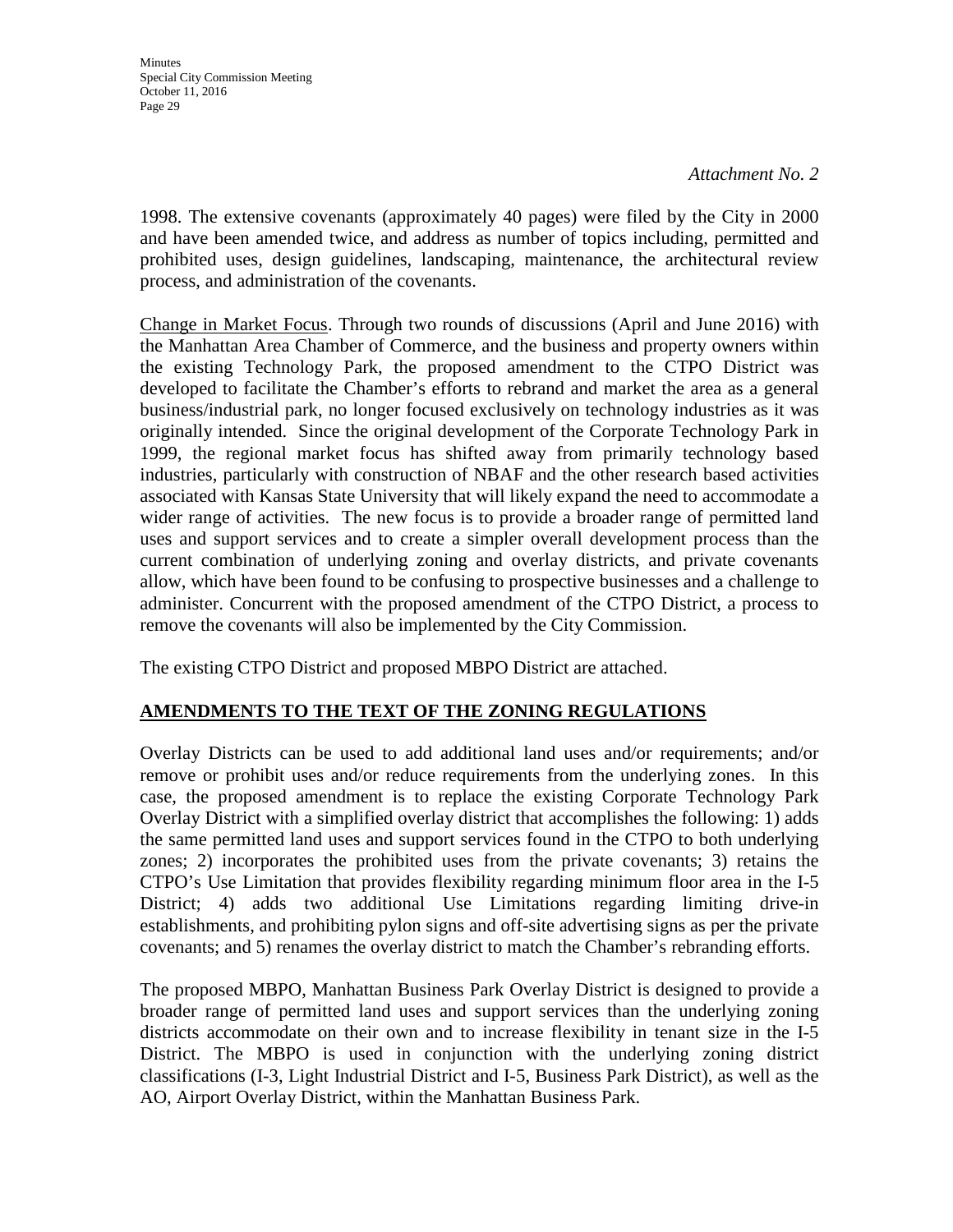*Attachment No. 2* 

The existing private covenants currently apply to 25 properties within the Corporate Technology Park Overlay District, (i.e. all of the park except for three lots on the northernmost cul-de-sac). In order for the covenants to be removed, owners of fifty five percent (55%) of the property must be in favor. The City of Manhattan currently owns approximately 131 acres, or 74.5 percent of the land. The other property owners subject to the covenants, as well as the Manhattan Area Chamber of Commerce staff, have expressed their support of the removal of the covenants and have been working with City Administration to develop the proposed amendment.

The current CTPO partially divides its permitted uses according to the underlying zoning classification (I-3 or I-5). The proposed overlay would apply equally to all properties, with the same permitted and prohibited uses for either underlying zoning designation.

Permitted Uses within the MBPO shall be in addition to the permitted uses in the underlying zoning district and also include: art and handicraft fabrication or processing, banks and financial institutions (including drive-in type), breweries or related vinification facilities, business and professional offices, convenience stores, corporate headquarters, group day care centers, health and fitness clubs, instrument fabrication or processing, mail order houses, optical goods fabrication or processing, restaurants, stationary and paper products, and post secondary educational facilities.

Prohibited Uses are prohibited regardless of if they are permitted in the underlying zoning district. Those uses include: above-ground bulk storage of chemicals, petroleum products and other hazardous materials, automobile rental service, car and truck washes, fuel storage and wholesale distribution, hospitals, hotels, motor vehicle and tire repair, radio and television broadcasting stations, recycling center, retail sales or services except those permitted in the previous section, and salvage storage yards.

Use Limitations include: a 5,000 square foot minimum building square footage for all properties; no drive in establishments except those as noted in the Permitted Uses section; and pylon signs and off-premise advertising signs are prohibited, otherwise the signage shall be allowed as per the underlying zoning district.

## **WHETHER SUCH CHANGE IS CONSISTENT WITH THE INTENT AND PURPOSE OF THE ZONING REGULATIONS**

The intent of the Manhattan Zoning Regulations is to protect the public health, safety and general welfare and to protect property values and to ensure compatibility between land uses within a district. The proposed MBPO District upholds this intent and purpose by regulating permitted and prohibited uses in a customized manner appropriate to the unique circumstances associated with this particular business park.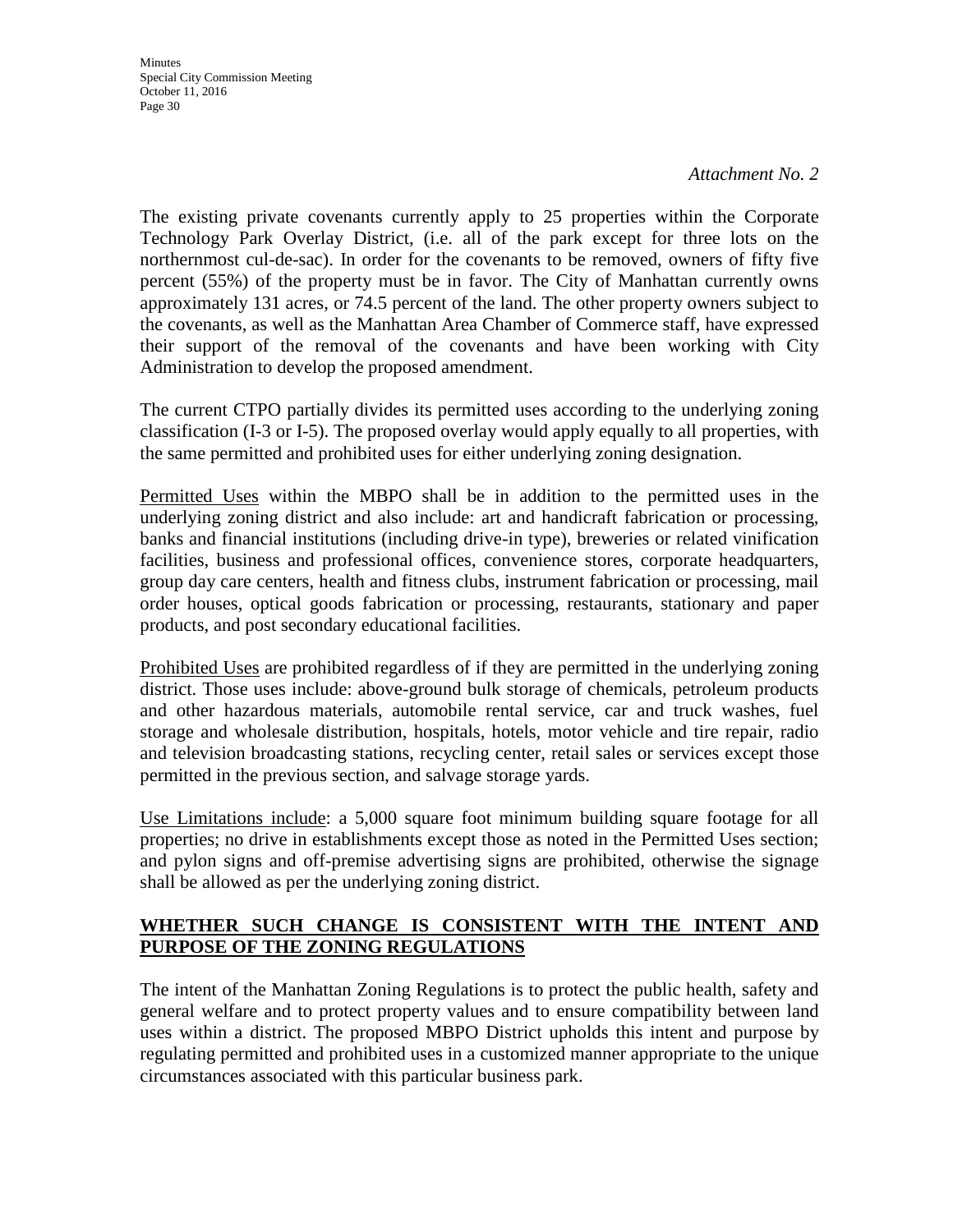The private covenants were intended to provide additional regulations for the Corporate Technology Park and were written in concert with the original intent to market it as a technology park. The conditions of the covenants that were included to protect public health, safety and the general welfare exist in the zoning regulations or have been added to the proposed MBPO District to ensure that future development aligns with existing and future land uses.

## **AREAS WHICH ARE MOST LIKELY TO BE DIRECTLY AFFECTED BY SUCH CHANGE AND IN WHAT WAY THEY WILL BE AFFECTED**

The proposed MBPO District will replace the existing CTPO District and will apply the revised provisions to all the lots located within the industrial park located between the Manhattan Regional Airport and Wildcat Creek Road.

There are five residential properties located along wildcat creek road to the south of the district, two of which are owned by the city, and one to the north which is also owned by the City. The effects on these properties should be minimal as the proposed MBPO District restricts the uses the same light industrial and businesses park uses that are currently allowed, incorporates the prohibited uses from the covenants, and only allows for monument signage. Exterior lighting must be shaded so that no direct light is cast upon any property located in a residential district and so that no glare is visible to any traffic on any public street.

## **WHETHER THE PROPOSED AMENDMENT IS MADE NECESSARY BECAUSE OF CHANGED OR CHANGING CONDITIONS IN THE AREAS AND ZONING DISTRICTS AFFECTED, OR IN THE CITY PLANNING AREA, GENERALLY, AND IF SO, THE NATURE OF SUCH CHANGED OR CHANGING CONDITIONS**

The proposed amendment is made necessary due to changing market conditions for industrial land in the region and the desire by the Chamber of Commerce, the land owners and the City to rebrand and change the focus of the business park to meet the market demand. The district was originally intended as a technology park. Today it serves a number of businesses with various functions, several of which are not solely technology related.

The proposed MBPO incorporates the prohibited uses and some of the use limitations from the covenants to maintain compatibility with the original desire to scale back from the full range of permitted uses in the underlying I-3 and I-5 Districts. Rebranding the area as a light industrial business park, with more development friendly regulations is intended to attract additional businesses and accommodate the changing market in the region.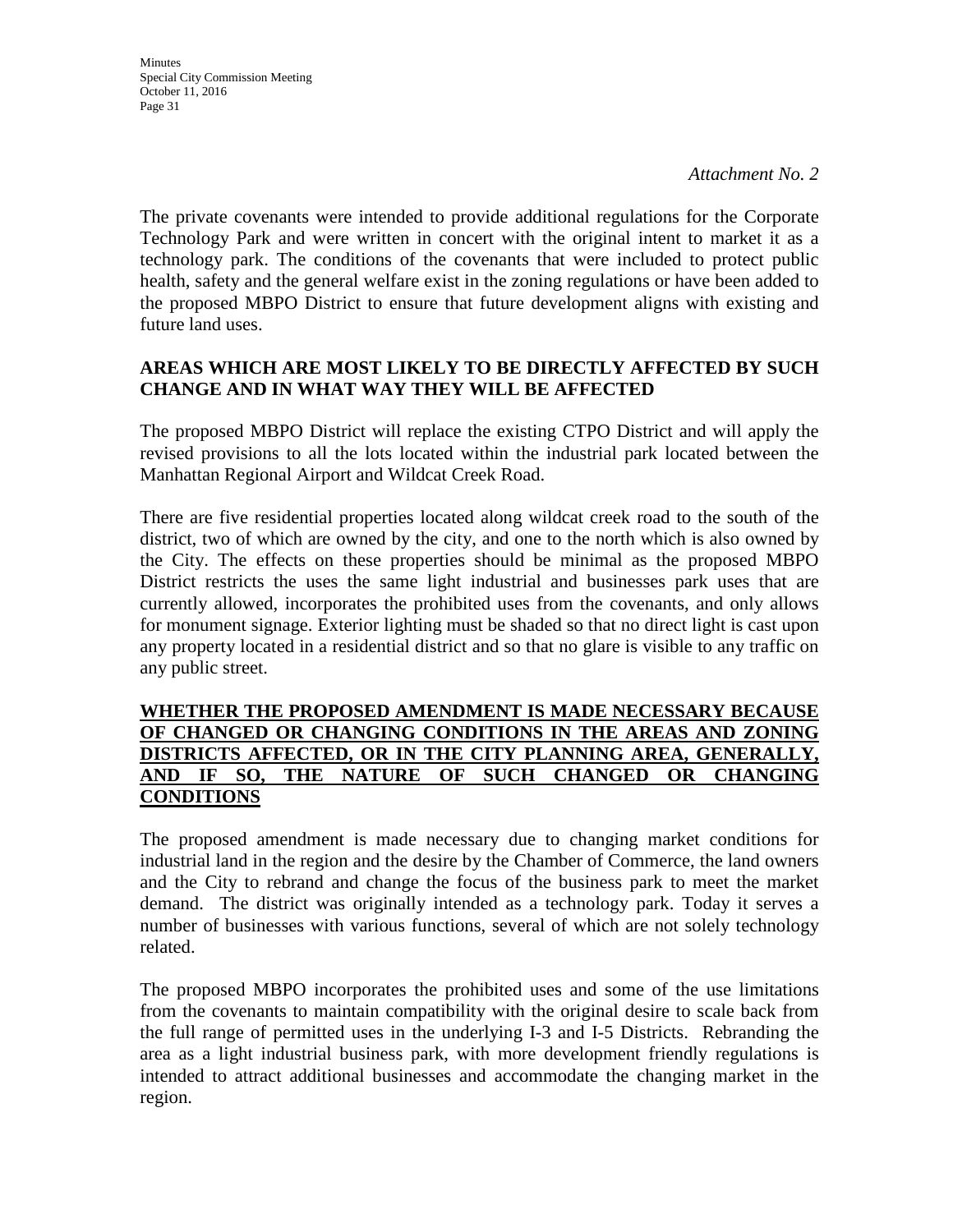## **WHETHER SUCH CHANGE IS CONSISTENT WITH THE INTENT AND PURPOSE OF THE POLICY AND GOALS AS OUTLINED IN THE ADOPTED COMPREHENSIVE PLAN OF THE CITY**

The Zoning Regulations implement the Comprehensive Plan, its goals, objectives, and policies. The Future Land Use Map of the Comprehensive Plan identifies the Corporate Technology Park as an "office-research" designation within the employment category, which is intended to provide concentrated areas of high quality employment facilities, such as corporate office headquarters, research and development facilities, educational facilities, or supporting services in a planned setting. The proposed MBPO District maintains similar provisions as the existing overlay and incorporates prohibited uses and use limitations from the covenants to ensure quality development. The proposed amendment is generally consistent with the policies and goals in the comprehensive plan.

## **ALTERNATIVES**

It appears the MUAPB has the following alternatives concerning the issue at hand. The Board may:

- 1. Recommend approval of the proposed amendment to the City Commission, based on the findings in the Staff Memorandum.
- 2. Recommend denial of the proposed amendment to the City Commission, based on specifically stated reasons.
- 3. Modify the proposed amendment and forward the modifications, along with an explanation, to the City Commission.
- 4. Table the public hearing to a specific date, and provide further direction to City Administration.

## **RECOMMENDATION**

City Administration recommends approval of the proposed amendment to the Manhattan Zoning Regulations to amend Article IV District Regulations, Part 3 Industrial Districts, Section 4-307, by replacing the CTPO, Corporate Technology Park Overlay District with the proposed MBPO, Manhattan Business Park Overlay District.